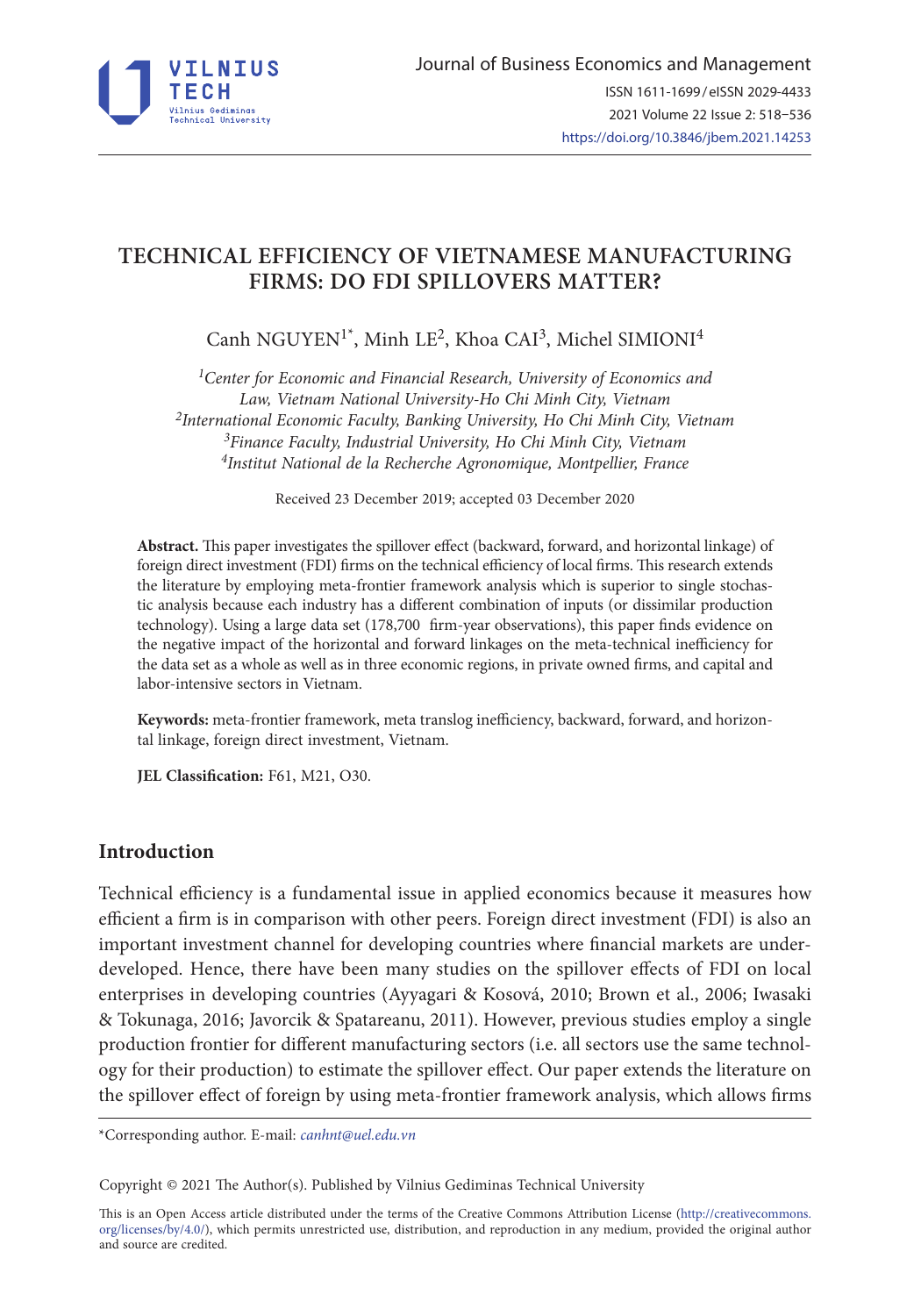in different sectors to adopt distinct technologies. The adoption of the meta frontier model is important because firms in different industries have differences in production opportunities, physical assets, human and financial capital.

Technical efficiency is the relative effectiveness among firms in which how a firm produces its output from a set of inputs. A firm is examined to be more efficient if the firm produces more outputs from a certain amount of inputs. Efficiency is important as firms try to use inputs more efficiently and push inefficient ones out of their market under competitive pressures. Moreover, efficiency is a vital issue because the efficient structure hypothesis predicts that efficient firms defeat their inefficient competitors (Demsetz, 1973; Peltzman, 1977).

Spillover effects of FDI may occur via either horizontal or vertical dimensions. Firstly, horizontal spillovers (or intra-industry ones) refer to how FDI firms affect local ones in one industry. On the one hand, domestic firms can benefit from certain positive externalities to increase productivity when FDI firms come with advanced technologies. This positive spillover is called a demonstration effect. On the other hand, FDI firms might come with a crowd out effect in which the market share of local firms is thinner and thinner (Aitken & Harrison, 1999; Caves, 1996). The net impact of FDI firms on local ones in the same sector depends on the interaction between the demonstration and competition effects. The horizontal spillovers are positive if the demonstration effect outweighs the competition effect (Ni et al., 2017). Secondly, vertical spillovers (inter-industry ones) indicate how FDI firms affect local suppliers in upstream industries (backward linkages) and local customers in downstream industries (forward linkages). Spillovers through backward linkages may exist if the productivity of local firms improves due to the presence of foreign firms in downstream industries. For example, the gain in productivity may come when local firms supply inputs to FDI firms. Spillovers through forward linkages may occur when the productivity of local firms expands when they use either better-quality intermediate inputs or complimentary services from FDI firms.

Vietnam is an interesting case to examine the spillovers of FDI firms in local firms. Implementing the policy of economic innovation, the Law on Foreign Investment in Vietnam, issued in 1987, is one of the starting laws for the renovation period, creating a legal environment to attract foreign investment in Vietnam. In 2005, the National Assembly of Vietnam promulgated the Investment Law to replace the Foreign Investment Law and the Law on Domestic Investment Promotion. The Investment Law was established to improve the investment environment, business environment, create unity in the legal system of investment and create an "equal playing field" without discrimination among investors. By the end of 2017, the number of FDI enterprises has increased to 14,600 enterprises among 477,808 enterprises in Vietnam. The fact also shows that integration, Vietnam has attracted many FDI enterprises and these enterprises play an important role in increasing investment, creating jobs, increasing total export turnover, and increasing Vietnam's economic growth.

Though Vietnam is a country attracting many FDI firms and technical efficiency is important, there are no previous studies that investigate how FDI spillovers affect the technical efficiency of local firms. Previous studies mainly focus on productivity. For example, Le and Pomfret (2011) find a negative horizontal linkage. Anwar and Nguyen (2014) find a strong positive impact of FDI on TFP through backward linkages in some regions but a negative impact in other regions. However, Ramstetter and Ngoc (2013) do not find evidence on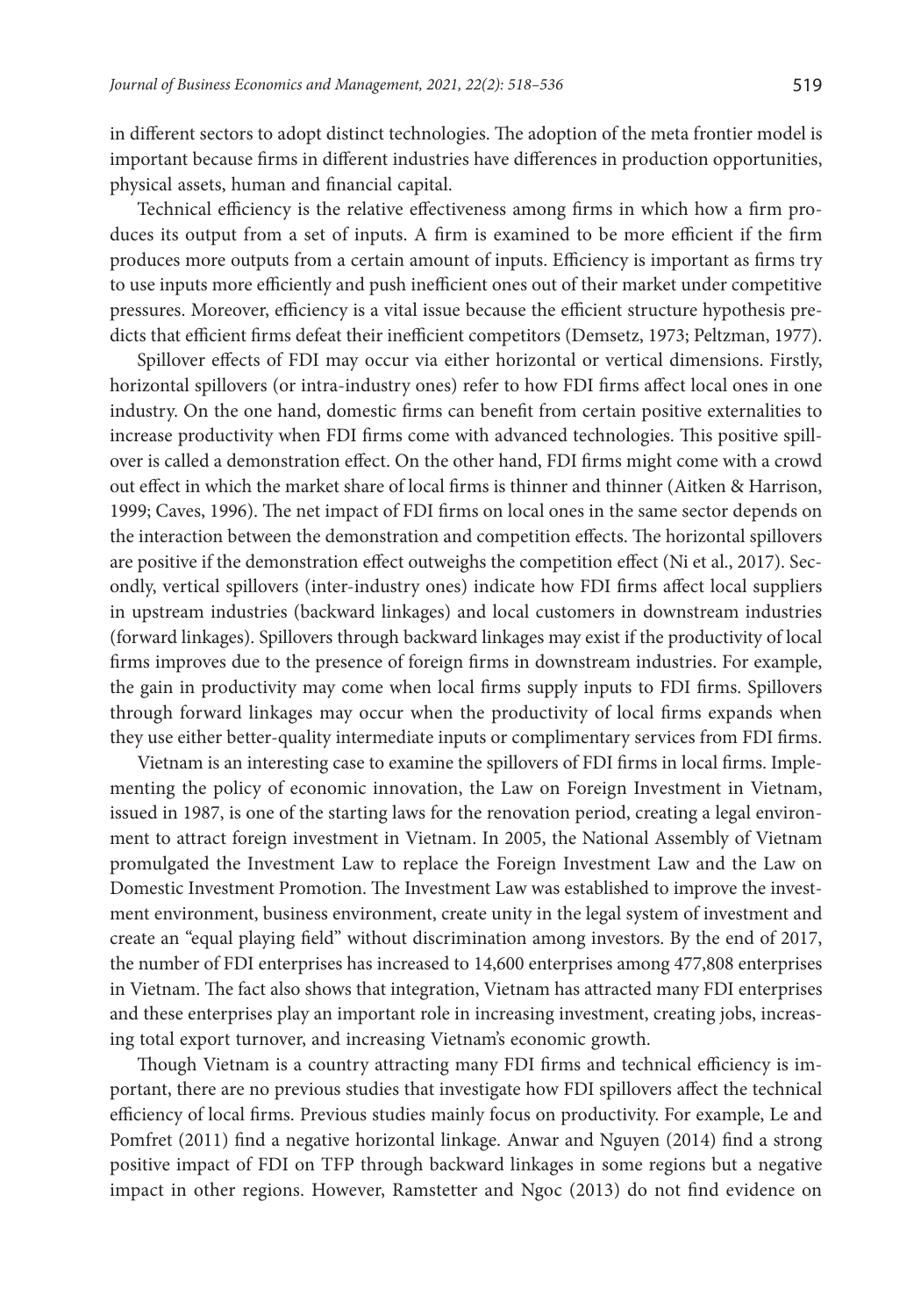spillovers of FDI firms to local firms. Ni et al. (2017) used a panel dataset that covers 10 years from 2002 to 2011 and I-O table 2007 to analyze how the origin of FDI firms affects spillovers. Their findings show a positive correlation between Asian firms in downstream industries and the productivity of local firms in supply industries, but no significant evidence for FDI firms from Europe and North America. Though there are several studies on FDI spillover effects, however, the question of whether FDI spillovers contribute to improvement in the technical efficiency of local firms in Vietnam has not been answered. More important is that the previous studies employ a single frontier analysis that assumes firms in different sectors apply the same technology (production method) to produce outputs. This assumption is unreal, creating a research gap for us to fill in by employing meta-frontier analysis.

This study employs translog production functions to capture technical efficiency via a meta-frontier model proposed by Huang et al. (2014). The meta-frontier one is used because firms in different industries may face distinctive production opportunities, originating from differences in available stocks of physical, human and financial capital, resource endowments, etc. Such differences ignite the idea of estimating unique production frontiers for firms in different industries. This paper is a pioneer in employing the meta-frontier approach to estimate the impact of FDI linkages on firm efficiency in the literature.

Research data includes 97,014 unique firms with 178,700 firm-year observations. The source of data is from the Vietnam Annual Enterprise Survey (VAES) and collected from the General Statistic Office (GSO) of Vietnam. Our research provides evidence that the presence of FDI firms in upstream sectors imposes a positive and significant effect on the technical efficiency (TE) of local firms in downstream sectors. Moreover, only local private firms enjoy a positive effect. And firms in the North and Middle economic zones have a lower level of technical efficiency than firms in the Southern one.

This paper includes sections. Section 1 summarizes the previous literature relating to the spillover effects of FDI, showing that FDI firms have different effects on the total productivity of local firms. Section 2 describes the meta-frontier methodology whereby that each industry has its frontier. Relying on these frontiers, this paper constructs the metafrontier to estimate the efficiency of each firm. Section 2 also describes firm-year data in Vietnam. Section 3 presents both baseline and robust research results and last section conveys the conclusions.

#### **1. Literature**

Firms can improve their performance via innovation activities. The activities can take place in the form of the introduction of new products, better production methods, and novel organization techniques (Schumpeter, 1912). Innovation can change firm performance through two channels. First, innovation increases sales and market shares by different their products from those of rivals (Wang & Wei, 2005). Second, innovation also changes production technology and thus reduces the cost of producing an additional product (Peters, 2008). By fostering sales, market share and reducing costs, innovation has a positive impact on firm performance in terms of market power and operating profit margin (Dhanora et al., 2018). Technological innovations thus influence the current competition of a firm and in an industry.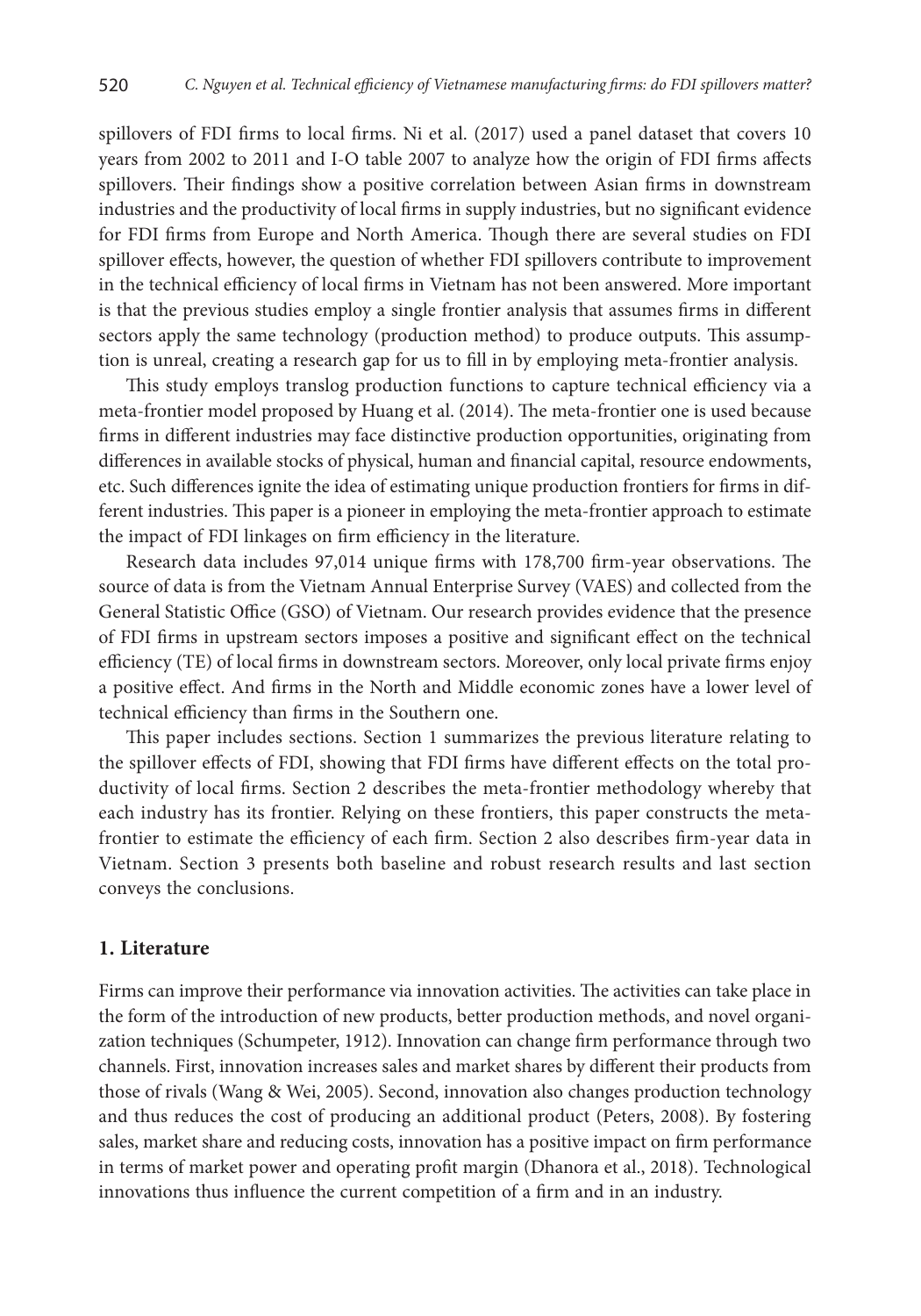Innovation can come together with foreign direct investment (FDI). Not merely longterm investment that involves the injection of foreign funds into an enterprise, FDI can help local firms to catch up with international technology. The presence of FDI can foster the transfer of both soft technologies such as management skills, information – know-how (Djankov & Hoekman, 2006) and hard ones (machinery and blueprints). Via the establishing of the new operation, mergers and acquisitions, joint-venture with a local partner, FDI can have a positive impact on externalities or productivity spillovers. The basic premise supporting this positive effect is that foreign-invested firms have superior knowledge and technology which can be transferred through their interactions (backward and forward linkages) with local firms (Markusen & Venables, 1999).

Spillovers have been investigated in the literature via two mechanisms. First, horizontal (or intra-industry), knowledge and technology transfer can bring in spillovers in FDI firms to compete with their rivals in the same industry. The transfer may arise due to the labour movement with learned knowledge from foreign firms to local firms. Similarly, local firms may copy the technologies by observing how FDI firms operate. The presence of FDI firms is theoretically considered to be the source of positive spillovers to domestic firms because most standard models of FDI assume FDI firms possess some special knowledge such as production technology, managerial skills, and marketing know-how. These assets are believed to be essential for FDI firms in the competition with local firms who also have some special assets such as local market familiarity, their consumers and supply chains. The possible combination of special assets of both FDI and local firms can improve the productivity of the whole sector via knowledge spilling from FDI firms to local ones. However, most scholars agree that intra-industry spillovers are unlikely to happen (Blalock & Gertler, 2008; Javorcik, 2004). Lu, Tao, and Zhu (2017) are among the few scholars who find evidence of the negative spillover effect of horizontal FDI in China via the agglomeration effect<sup>1</sup> and the competition effect<sup>2</sup> (Blomström & Kokko, 1998).

Second, vertical (or inter-industry), the supply chain from and to between FDI producers and local ones can result in positive spillovers. Most previous studies find evidence of vertical spillovers, which can be either positive or negative, in terms of backward linkages from FDI firms to local suppliers. On the bright side, direct backward linkages occur when local firms experience productivity enhancement due to their supplying inputs to FDI firms. The productivity enhancement can take place as a result of scale economies (from higher outputs) and increased competition from foreign rivals (Javorcik, 2004). On the dark side, negative spillovers are possible for local firms in downstream sectors as FDI firms have more bargaining power on pricing negotiations or require higher standards of inputs. Thus negative spillovers can materialize in the form of lower profits, a loss in productivity in domestic firms (Girma et al., 2008; Rodríguez, 1996). In transition economies, a large number of previous studies have investigated the foreign ownership effect (or direct effect) and the productivity spillover effect (or indirect effect). Regarding the direct effect, a positive effect of foreign ownership on

<sup>1</sup> Local firms may enjoy a positive agglomeration effect from FDI firms through input sharing, knowledge spillovers, and labour pooling.

<sup>2</sup> Local firms may have a smaller market share because FDI firms are more productive.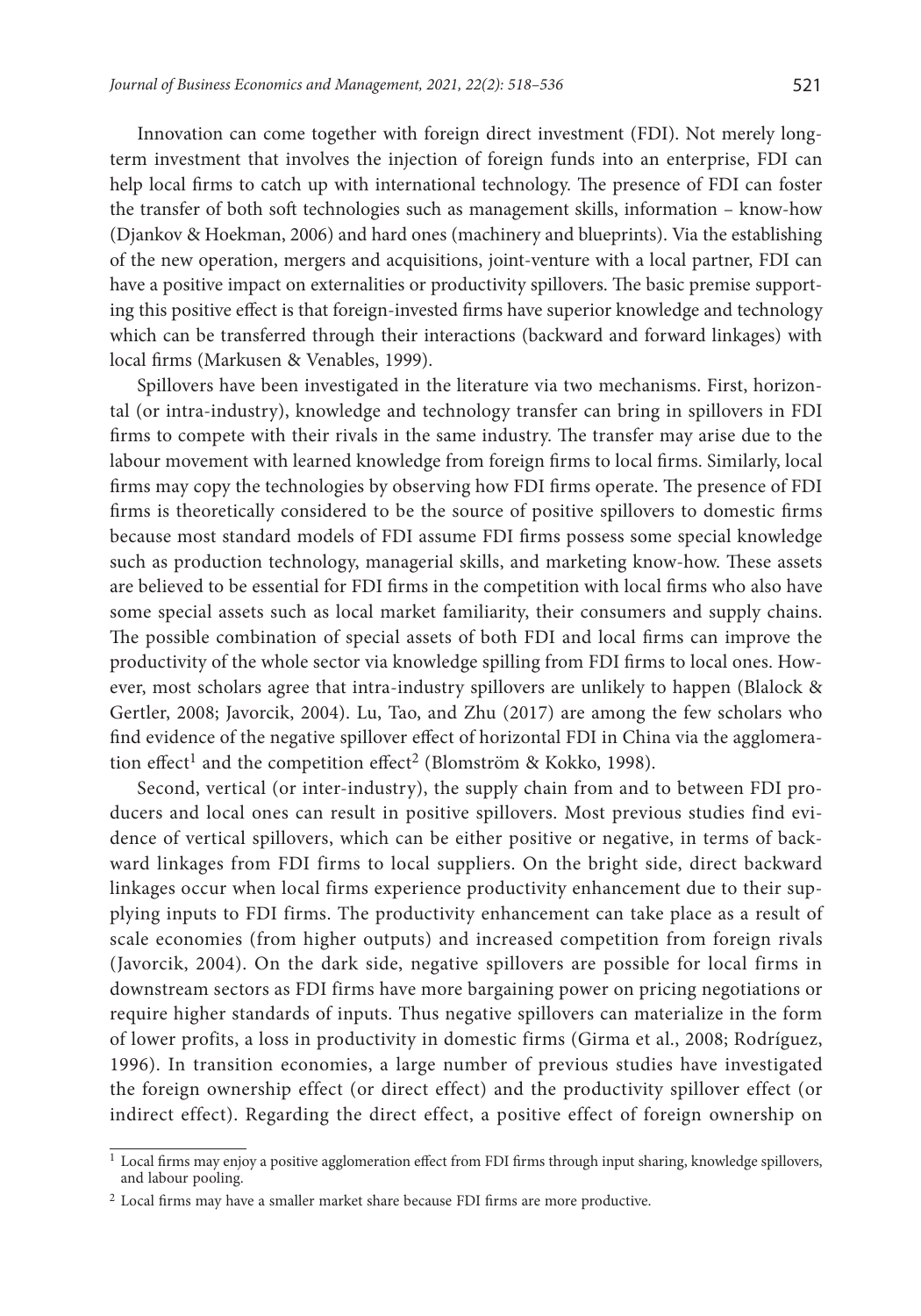firm performance has been verified using systematic views and meta-analysis (Brown et al., 2006; Iwasaki, 2007; Iwasaki & Tokunaga, 2016). In contrast, the indirect effect is divergent. Iwasaki and Tokunaga (2016) find a positive effect on the effect size and the statistical significance of the direct effect of FDI are higher than the indirect one via a meta-analysis in Central and Eastern Europe and the former Soviet Union. In Lithuania, Javorcik (2004) finds positive spillovers from FDI joint-venture firms to local ones in different sectors. In China, Lin et al. (2009) show a positive correlation between productivity improvement and FDI firms in upstream and downstream sectors. More recently in China, Huang and Yang (2020) and Huang and Zhang (2020) find that FDI stimulates innovation and productivity of local firms. Similarly, Zhang (2019) provides evidence of larger vertical spillovers through the backward and forward linkages in regions with better intellectual property rights protection in China.

The local firm could improve efficiency for the same reasons when dealing with multinational suppliers. Some articles focus on how the origin of FDI can explain the spillover variation of local firms. Javorcik and Spatareanu (2011) find a positive effect from the presence of American companies in downstream sectors on the productivity of Romanian firms in upstream sectors. Countries of origin of FDI matters in the Czech Republic when horizontal spillovers are driven by FDI from the EU countries (Ayyagari & Kosová, 2010). In Vietnam, Ni et al. (2017) show a positive relationship between the presence of Asian firms in downstream sectors and the productivity of local firms in upstream industries. Within Asia, FDI firms from China and Taiwan generates positive vertical spillovers to local suppliers. The institutional similarity may be the reason for the positive vertical effects as China and Vietnam share a free market with the communist orientation system. Therefore, Chinese firms better understand local firms. Similarly, Taiwanese firms have invested in mainland China so they also capture the experience from China and then apply in Vietnam.

Previous studies have considered the spillover effects of FDI firms on local firms using a single stochastic frontier analysis. One disadvantage of the approach lies at the assumption that firms in all sectors face the same technology (production method). This assumption is unreal and lay a research gap for us to examine the spillover effects using the meta-frontier production function. Besides, previous studies limit their investigation at an aggregate level (i.e. a whole country or a group of countries). It may be useful to examine the spillover effects by different economic zones within a country, location of firms (inside and outside industrial zones), and ownership (private economy and state economy) can bring in more interesting implications to policy-makers.

### **2. Methodology and data**

### **2.1. Method**

To examine the impact of FDI spillover on the technical efficiency of firms in Vietnam, this paper initially measures the linkages, productivity, and then finds the correlation between them.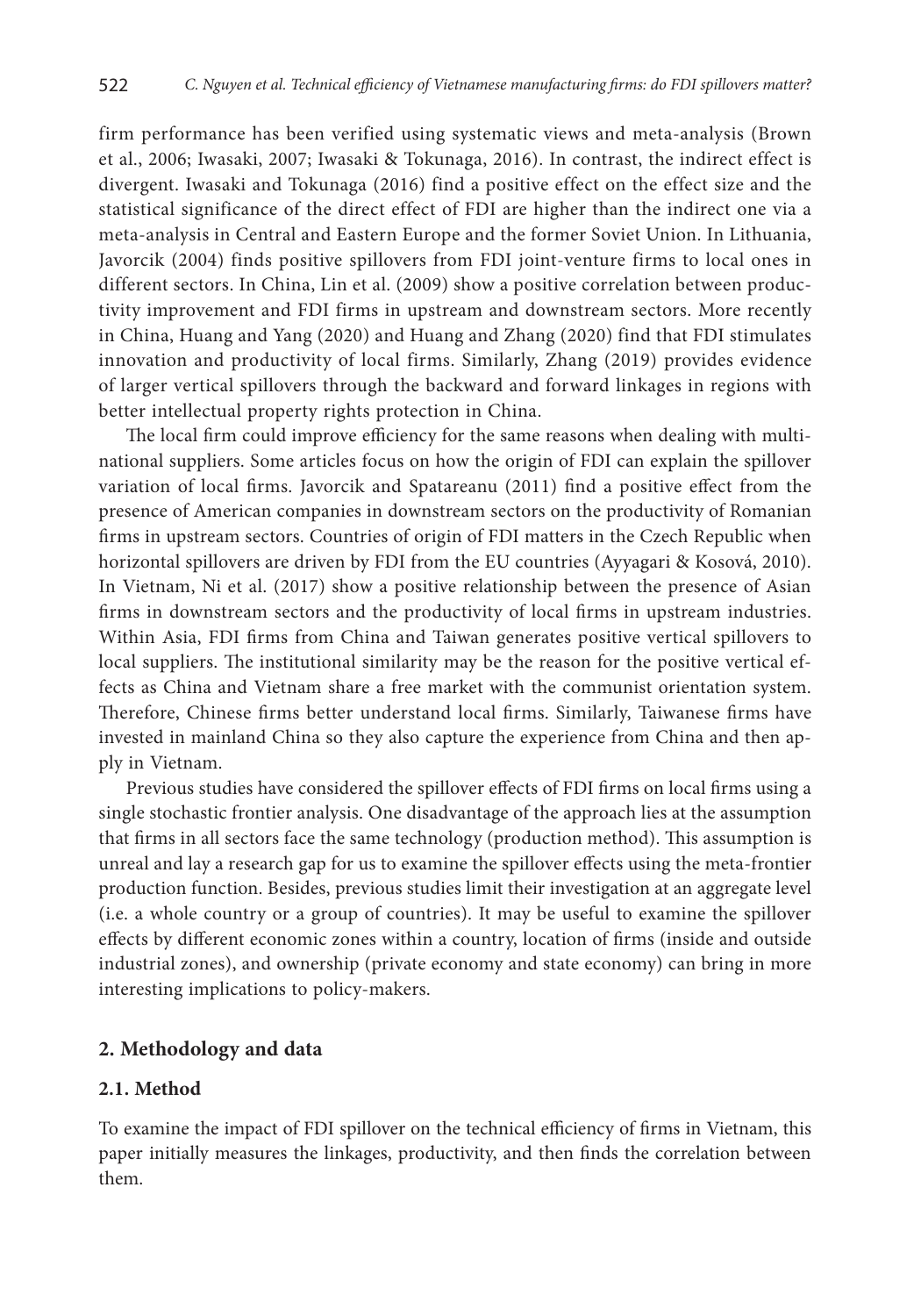#### **2.1.1. Linkages**

This section presents the measurement of forward, backward and horizontal linkages. The horizontal linkage is captured by the following formula:

$$
Horizontal_{jt} = \sum_{i \text{ for all } i \in j} Foreign\, \text{S}hare_{it} \times Y_{it} \times \sum_{i \text{ for all } i \in j} Y_{it} \tag{1}
$$

in which *Horizontal<sub>it</sub>*, measuring the level of foreign presence in sector *j* at time *t*, is defined as foreign equity participation averaged over all firms in the sector, weighted by each firm's share in sectoral output  $Y_{it}$  (proxied by sales). The variable *Horizontal<sub>it</sub>* increases both with the share of foreign ownership within the sector and with the sales of foreign firms within the same sector.

Relying on the horizontal linkage, this paper measures backward linkage as below:

$$
Backward_{jt} = \sum_{k \text{ if } k \neq j} \alpha_{jk} \text{ Horizontal}_{kt} \tag{2}
$$

in which *Backward*<sub>it</sub> captures the extent of the foreign presence in the industries that are being supplied by sector *j*. The value of *Backward*<sub>it</sub> measures the extent of potential contacts between domestic suppliers and foreign-invested firms. Where  $\alpha_{ik}$  is the proportion of sector *j*'s output supplied to sector *k*. The proportion is computed including imports of intermediate products but excluding products supplied for final consumption. The variable *Backward*<sub>it</sub> receives higher value when there is the greater the foreign presence in sectors supplied by industry *j* and the larger the share of intermediates supplied to industries with the FDI presence.

The forward linkage is measured as:

$$
Forward_{jt} = \sum_{m \text{ if } m \neq j} \delta_{jm} \left[ \left[ \sum_{i \text{ for all } i \in m} ForeignShare_{it} \times (Y_{it} - X_{it}) \right] / \left[ \sum_{i \text{ for all } i \in m} (Y_{it} - X_{it}) \right] \right].
$$
 (3)

The forward linkage is calculated by the weighted share of output in upstream (or supplying) sectors produced by firms with foreign capital participation. As only intermediates sold in the local market are relevant to this study, goods and services produced by FDI firms for exports ( $X_{it}$ ) are excluded.  $\delta_{im}$  is the share of inputs purchased by industry *j* from industry *m* in total inputs sourced by sector *j*. Similarly, inputs purchased within the sector are excluded. The variable *Forward<sub>it</sub>* increases with a greater share of FDI firms in the output of upstream sectors.

#### **2.1.2. Meta production function**

This paper uses the meta-production function based on a two-stage framework developed by Huang et al. (2014). This paper opts for the meta-production function because each industry has a different production technology, thus it is necessary to decompose the efficiency scores of various groups into technical efficiency and technology gaps. The production stochastic frontier of an industry is as below: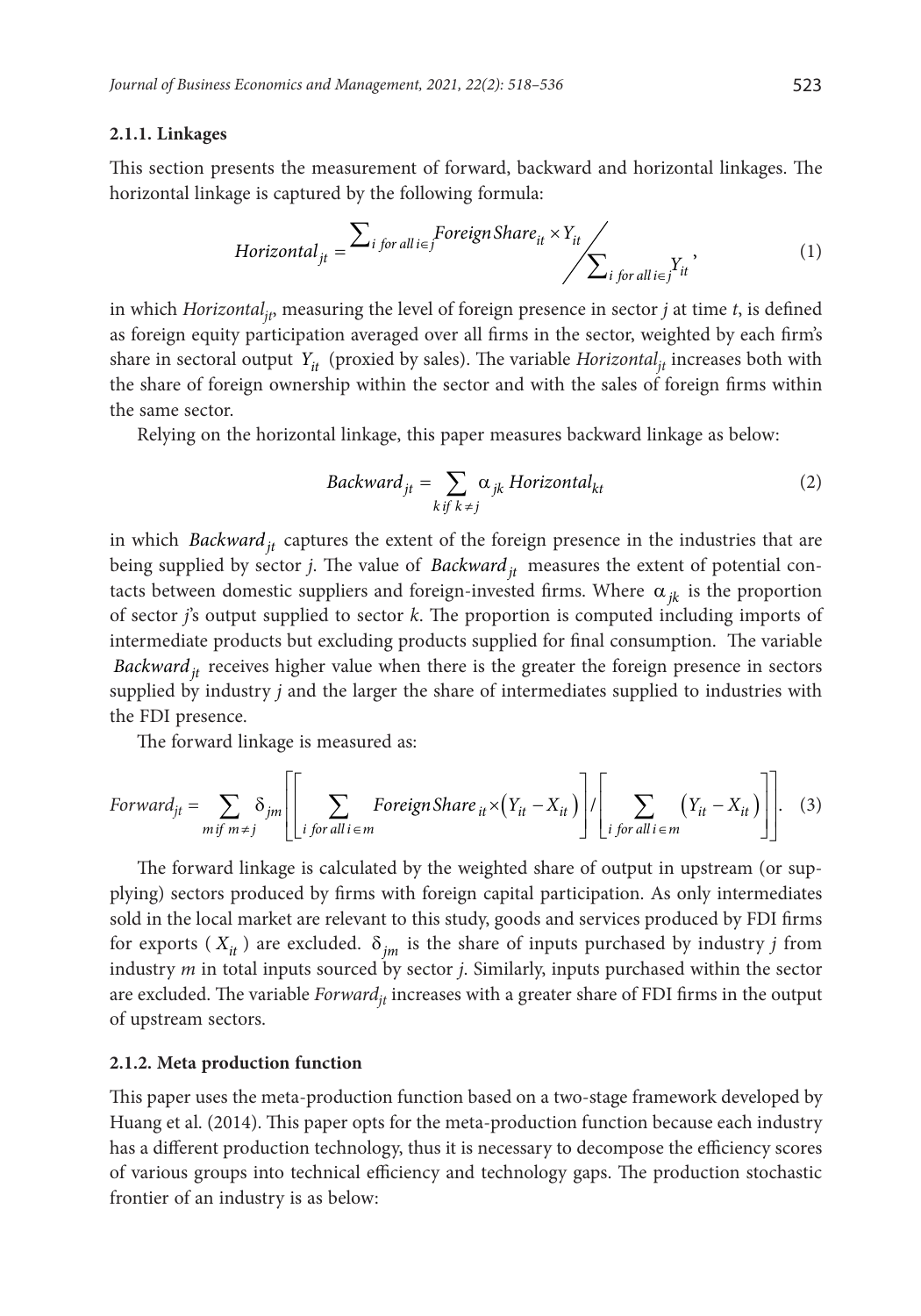524 *C. Nguyen et al. Technical efficiency of Vietnamese manufacturing firms: do FDI spillovers matter?*

$$
Y_{jit} = f_t^j \left( X_{jit} \right) e^{V_{jit} - U_{jit}}, \ \ j = 1, 2, \dots, J; \ \ i = 1, 2, \dots, N_j; \ t = 1, 2, \dots, T,
$$
 (4)

where  $Y_{ijt}$  and  $X_{ijt}$  denote the vectors of outputs and inputs of firm *i* in year *t* at industry *j*.  $f_t^j\left(X_{jit}\right) = e^{X_{jit}\beta_t^j}$ , where  $\beta_t^j$  stands for the parameters associated with the industry-j frontier. The  $V_{jit}$ , which is distributed independently and identically as  $N\left( 0, \sigma_v^{j2} \right)$ , represents statistical noise, and the non-negative random errors *U jit* , which follows the truncated-normal distribution as  $N^+ (\mu^j (Z_{jit}) , \sigma_u^{j2} (Z_{jit}) )$ , represents technical inefficiency. In our paper, there are 10 industries, namely food and foodstuff, garment and textile, wood products, paper, printing products, chemical products, construction materials, metal products, electric and electronic products, and mechanics. A firm technical efficiency (TE) is then defined a

$$
TE_{it}^j = \frac{Y_{jit}}{f_t^i(X_{jit})e^{V_{jit}}} = e^{-U_{jit}}.
$$
\n
$$
(5)
$$

The common underlying meta-frontier production function for all industries is defined as  $f_t^M\Big(X_{jit}\Big)$  . The meta-frontier envelops all individual industries' frontiers  $f_t^j\Big(X_{jit}\Big)$  , which is expresses with the following relation.

$$
f_t^j\left(X_{jit}\right) = f_t^M\left(X_{jit}\right)e^{U_{jit}^M}, \ \forall j, i, t,
$$
\n<sup>(6)</sup>

where  $U_{jit}^M \ge 0$  and thus  $f_t^j(X_{jit}) \le f_t^M(X_{jit})$ . The technology gap ratio (TGR) is defined as

$$
TGR_{it}^{j} = \frac{f_t^{j}(X_{jit})}{f_t^{M}(X_{jit})} = e^{-U_{jit}^{M}} \le 1.
$$
 (7)

The meta efficiency (MTE) is an efficiency relative to the meta frontier. Therefore, the meta efficiency is a product of group efficiency  $TE_{it}^j$  and the gap ratio  $(TGR_{it}^j)$  as below

$$
MTE_{jit} = \frac{Y_{jit}}{f_t^M(X_{jit})e^{V_{jit}}} = TGR_{it}^j \times TE_{it}^j.
$$
 (8)

For estimation purpose, this paper employs a meta-framework of the translog production functions (each sector has its production technology so a different production frontier) that can be represented by the following three-input, one output production function:

$$
Y_{it} = f\left(K_{it}, L_{it}, M_{it}, t\right),\tag{9}
$$

where  $Y_{it}$  denotes a firm's output,  $K_{it}$ ,  $L_{it}$  and  $M_{it}$  are production inputs: capital, labor, and materials. Subscripts i and t refer to firm and year, respectively. A firm's output is defined as total revenues, labor as the number of employees and materials as the value of intermediate input. The production function itself is allowed to shift over time to account for technological change.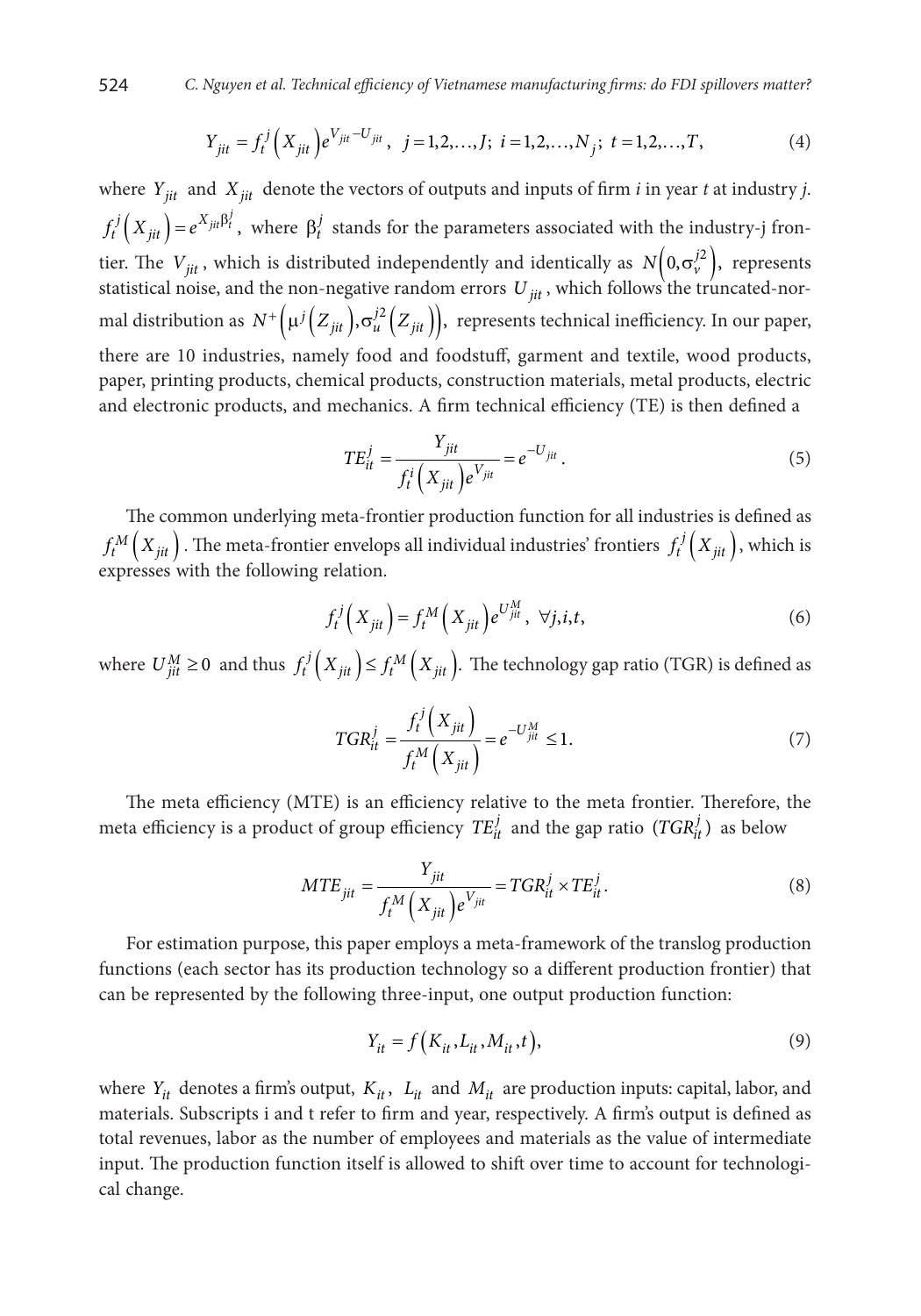This paper specifies production function into the trans-log production function, which allows greater flexibility and produces more realistic efficiency scores to the Cobb-Douglas form. This research, therefore, follows Lin and Atsagli (2017) and Bölük and Koç (2010) in employing the three-input trans-log production function and expressing the variables in logarithms as shown in Eq. (10), with accounting for technological change (Feng & Serletis, 2008; Biørn & Skjerpen, 2004). The equation is run for each industry to capture (in)efficiency level for year t and firm i in the same sector. Therefore, each sector has a frontier which is estimated by Eq. (10):

$$
\log(Y_{it}) = \alpha + a_0 \times \log(K_{it}) + a_1 \times \log(L_{it}) + a_2 \times \log(M_{it}) +
$$
  
\n
$$
b_0 \times \frac{1}{2} \times (\log(K_{it}))^2 + b_1 \times \frac{1}{2} \times (\log(L_{it}))^2 + b_2 \times \frac{1}{2} \times (\log(M_{it}))^2 +
$$
  
\n
$$
c_0 \times \log(K_{it}) \times \log(L_{it}) + c_1 \times \log(K_{it}) \times \log(M_{it}) + c_2 \times \log(M_{it}) \times \log(L_{it}) +
$$
  
\n
$$
d_0 \times Trend + d_1 \times Trend^2 + d_2 \times Trend \times \log(K_{it}) + d_3 \times Trend \times \log(L_{it}) + d_4 \times
$$
  
\n
$$
Trend \times \log(M_{it}) + (v_{i,t} - u_{i,t}). \qquad (10)
$$

*v*<sub>*i,t</sub>* is a random variable, which is assumed to be *i.i.d.* distributed as a  $N(0, \sigma_v^2)$ .  $u_{i,t}$  is</sub> a non-negative random variable, which is assumed to account for the individual inefficiency in production.  $u_{i,t}$  is estimated by truncation at zero of the  $N(m_{i,t}, \sigma_u^2)$  distribution.

Meta technical inefficiency (MTI) is defined as 1 minus MTE. Eq. (8) tells us MTE can be captured either as a ratio of actual revenue of firm *i* at industry *j* in year  $t(Y_{ijt})$  to its potential revenue  $(f_t^M(X_{jit})e^{V_{jit}})$  or a product of group efficiency  $TE_{it}^j$  and the gap ratio  $(TGR<sub>it</sub><sup>j</sup>)$ . Then, MTI is designed to be a function of backward, forward and horizontal linkages as:

$$
MTI_{i,t+1} = f\Big(BLK_{i,t}, FLK_{i,t}, H_{i,t}\Big). \tag{11}
$$

This paper follows Battese and Coelli (1995) in estimating a vector for coefficients in Eq. (10) and the coefficients of the explanatory variables  $(BLK_{i,t}, FLK_{i,t}, H_{i,t})$  in Eq. (11) in one step using maximum likelihood.

Table 1 describes the dependent and independent variables in this paper. Meta technical inefficiency (MTI) is the dependent variable. Key explanatory variables include backward, forward and horizontal linkages (captured in Eq. (1), (2), and (3) respectively). Firm control variables are size (proxied by the logarithm of total assets), EQUITY is equity ratio (the ratio of total equity to total assets), DEXP is a dummy variable takes value one if the firm exports its products, DIMP is a dummy variable that takes the value of one if the firm has import activities, and DINDPARK is a dummy variable that indicates whether the firm is situated inside an industrial park.

This study adds these above control variables for several reasons. First, size can have a positive impact on technical efficiency due to scale economies that help firms to produce products at a lower cost, gain higher profitability and a greater chance of survival. Previous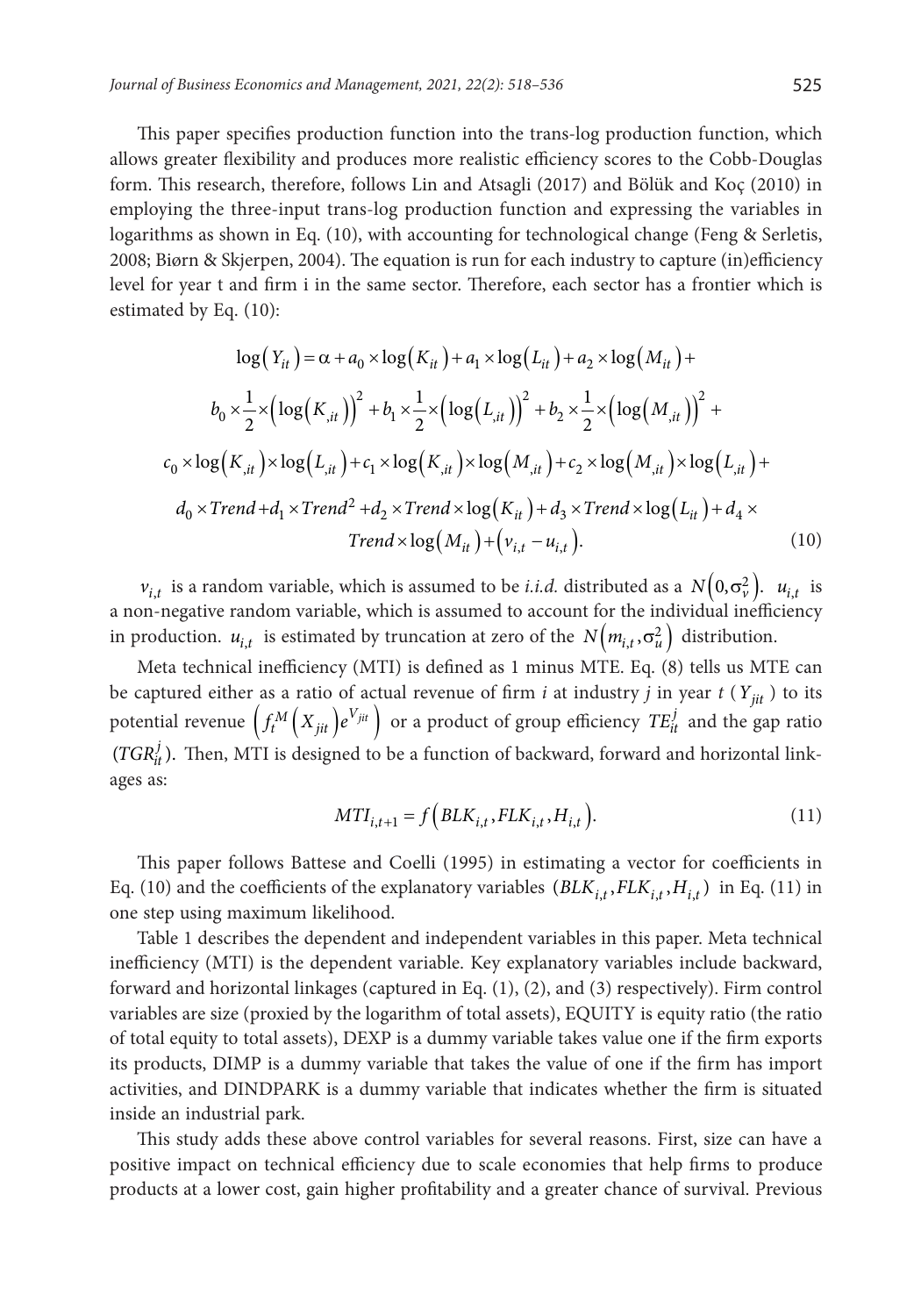| Variable              | Description                                                                                            | Type                 |  |  |  |  |  |
|-----------------------|--------------------------------------------------------------------------------------------------------|----------------------|--|--|--|--|--|
| Dependent variables   |                                                                                                        |                      |  |  |  |  |  |
| <b>MTI</b>            | Meta technical inefficiency (MTI), computed as 1 - MTE                                                 |                      |  |  |  |  |  |
| Independent variables |                                                                                                        |                      |  |  |  |  |  |
| <b>BLK</b>            | Backward linkage                                                                                       | Linkage              |  |  |  |  |  |
| <b>FLK</b>            | Forward linkage                                                                                        | Linkage              |  |  |  |  |  |
| H                     | Horizontal linkage                                                                                     | Linkage              |  |  |  |  |  |
| <b>SIZE</b>           | The logarithm of total assets                                                                          | Firm characteristics |  |  |  |  |  |
| <b>EOUITY</b>         | The ratio of total equity to total assets                                                              | Firm characteristics |  |  |  |  |  |
| <b>DEXP</b>           | A dummy variable takes value one if the firm exports its<br>products                                   | Firm characteristics |  |  |  |  |  |
| <b>DIMP</b>           | A dummy variable that takes the value of one if the firm has Firm characteristics<br>import activities |                      |  |  |  |  |  |
| <b>DINDPARK</b>       | A dummy variable that indicates whether the firm is<br>situated inside an industrial park              | Firm characteristics |  |  |  |  |  |

Table 1. Definition of variables

*Note*: This table shows the definition of variables.

studies (Cai et al., 2019; Le et al., 2018, 2020) have shown that size influenced firm efficiency. second, equity ratio can have a certain impact on efficiency because a higher equity ratio can have a lower cost of capital, lower credit risk (Cai et al., 2019). Third, export and import activities can help firms either increase the quality of their products or reduce the production cost, enhancing competition and efficiency. This argument follows previous studies of (Ba Trung & Kaizoji, 2017; Liang, 2017). And finally, firms locate inside an industrial park in Vietnam are eligible to have tax incentives. Location choice is a factor to explain differences in sales (Alcacer & Delgado, 2016).

#### **2.2. Data**

The data source for production function estimation is the Vietnam Annual Enterprise Survey (VAES) which is conducted by the General Statistics Office (GSO) of Vietnam. Questionnaires are designed for enterprises to provide data to record business activities by December 31 every year. The data include a collection of general information about enterprises, information on inputs for production such as capital, assets, financial situation, investment, human resources, types of input costs ... as well as the results of activities such as revenue, export, profit ... of economic industries in general, including processing manufacturing industry enterprises in all provinces/regions of Vietnam. The survey is designed to measure production inputs and business performance, so data is most suitable for use in estimating production functions, operational efficiency, and impact factors.

Each enterprise code is assigned to a unique industry, based on the industry of the enterprise that accounts for the greatest share of revenues. The sector classification system used here is based on VSIC 2007, which corresponds closely to ISIC Revision 4. Each enterprise is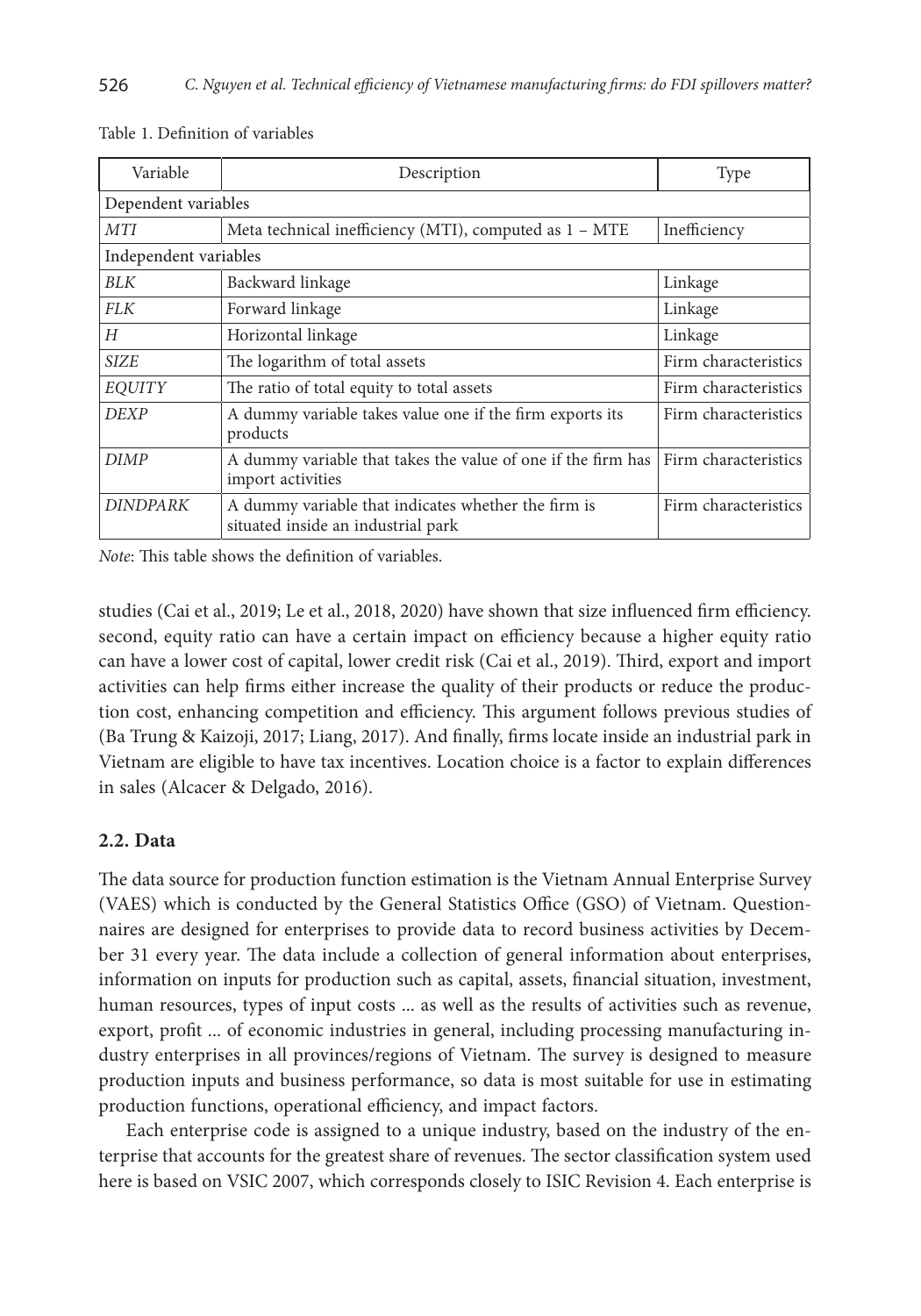also classified by area code as the province code; code of industrial and non-industrial zones, code according to the type of businesses owned by state-owned enterprises, domestic private enterprises, and foreign-invested enterprises.

| Step           | Description                                                                                                                                                         | Result                                                                       | No. of<br>unique<br>firms | No. of firm-<br>year obser-<br>vations |
|----------------|---------------------------------------------------------------------------------------------------------------------------------------------------------------------|------------------------------------------------------------------------------|---------------------------|----------------------------------------|
| 1              | Original datasets obtained from GSO<br>are merged using firms' geographical<br>information including province, district, and<br>commune, and identification         | Unbalanced panel<br>data                                                     | 136,494                   | 426,941                                |
| 2              | Exclude observations with missing and<br>inconsistent values of total revenues, fixed<br>assets, number of employees, and material,<br>i.e. negative or zero values | Unbalanced panel<br>data                                                     | 97,458                    | 296,377                                |
| 3              | Exclude observations with missing values of<br>backward, forward, and horizontal linkages                                                                           | Unbalanced panel<br>data                                                     | 97,090                    | 294,837                                |
| $\overline{4}$ | Narrow the sample by including only firms<br>which have consistent annual values of at<br>least 5 years of consecutively operating                                  | The final unbalanced<br>panel data as des-<br>cribed in detail in<br>Table 3 | 97,014                    | 178,700                                |

Table 2. Data processing for the sample of manufacturing firms over the period 2010–2016 (source: authors' calculation from VAES 2010-16)

The data sample of manufacturing firms between 2010 and 2016 is taken from the VAES. Several steps of data processing shown in Table 2 are then employed to obtain the final dataset for the analysis. First, the initial data includes 426,941 firm-year observations of manufacturing firms in Vietnam for the period 2010–2016. This paper excludes observations with missing and inconsistent values, i.e. negative or zero values, resulting in 296,377 observations. Then this paper drops observations with missing data needed to investigate the impact of forward, backward, and horizontal linkages on meta technical inefficiency, so this paper achieves an unbalanced panel data sample of 178,700 observations.

Table 3 shows statistical descriptions of our variables. On average, a firm has the BLK of 0.3860, the FLK of 0.4530, and the H of 0.3680. The mean values of BLK, FLK, and H provide interesting implications from how FDI firms interact with local firms. For example, the mean of H is 0.3680, implying that FDI firms on average contribute 36.8 percentage of the total sale in an industry. The mean of BLK is 0.3860, implying that on average 38.6 percentage of inputs for FDI firms in a sector supplied by local firms in the previous downstream sector. The mean of FLK is 0.4530, implying that on average 45.3 percentage of inputs for local firms in a sector supplied by FDI firms in the previous downstream sector. Focusing on firm characteristics, a firm has an equity ratio of 41.26 percent, and a log asset value of 9.2821. 31.31 percent of our firm sample relates to export activities and 23.33 percent of the sample does import activities. More than half of the firm sample locates in an industrial park. Regarding meta technical inefficiency (MTI), a firm has an industry technical inefficiency level of 0.1734, implying that on average a firm can increase its total revenue by 17.34 percent. This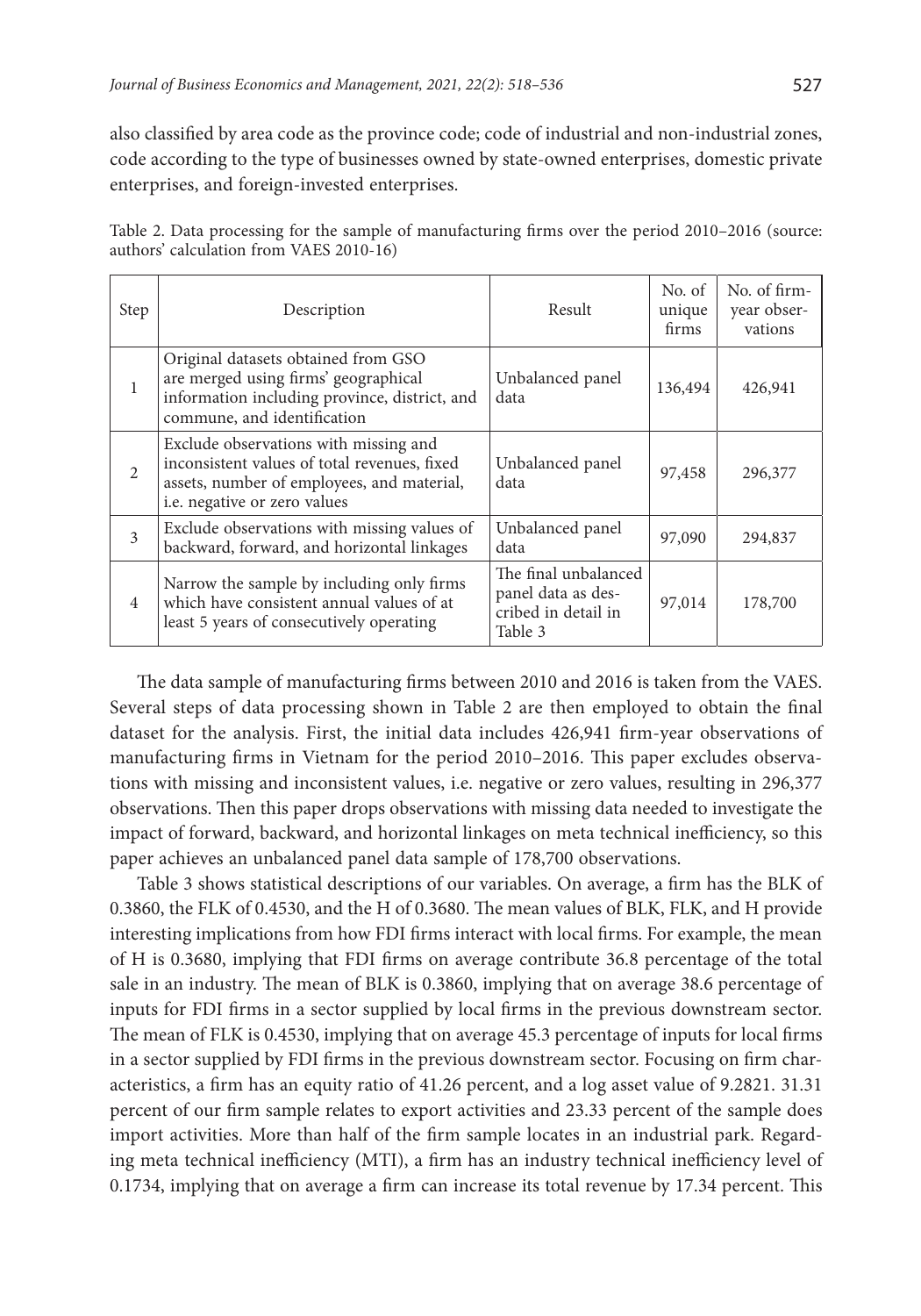paper focuses on the meta inefficiency score (MTI) rather than TE, TGR, and MTE because the dependent variable in our analysis is MTI (see Eq. (11)).

| Variable        | N       | Mean   | Min          | P <sub>25</sub> | Median   | P75      | Max     | <b>STD</b> |
|-----------------|---------|--------|--------------|-----------------|----------|----------|---------|------------|
| <b>MTI</b>      | 178,700 | 0.1734 | 0.0224       | 0.1290          | 0.1512   | 0.1869   | 0.9999  | 0.0857     |
| BLK             | 178,700 | 0.3860 | 0.0000       | 0.1734          | 0.3793   | 0.5652   | 1.2140  | 0.2553     |
| <b>FLK</b>      | 178,700 | 0.4530 | $-2.5933$    | 0.2125          | 0.3744   | 0.6093   | 2.0256  | 0.4046     |
| Н               | 178,700 | 0.3680 | 0.0066       | 0.1598          | 0.3896   | 0.5675   | 0.9818  | 0.2294     |
| <b>SIZE</b>     | 178,700 | 9.2821 | 2.0044       | 8.0733          | 9.1033   | 10.3863  | 13.3921 | 1.6665     |
| <b>EOUITY</b>   | 178,700 | 0.4126 | $-0.5166$    | 0.2505          | 0.4167   | 0.6279   |         | 0.4770     |
| <b>DEXP</b>     | 178,700 | 0.3132 | $\mathbf{0}$ | $\Omega$        | $\Omega$ | 1        |         | 0.4638     |
| <b>DIMP</b>     | 178,700 | 0.2333 | $\Omega$     | $\Omega$        | $\Omega$ | $\Omega$ |         | 0.4229     |
| <b>DINDPARK</b> | 178,700 | 0.5624 | $\mathbf{0}$ | $\mathbf{0}$    |          | 1        | 1       | 0.4961     |

Table 3. Summary statistics for the final sample (source: Vietnam's GSO and authors' calculation)

*Notes*: This table describes the summary statistics of the variables in Table 1.

When calculating the impact of FDI spillovers, this paper relies on the two I-O tables of Vietnam implemented by the General Statistics Office (with the support of United Nations experts), including the I-O table of 2007 which calculates the linkage coefficients for the period of 2010–2011; and the I-O table of 2012 using the linkage coefficient for the period 2012–2016. Vietnam's I-O table of 2007 and 2012 has 164 product industries or a group of industry products. The selection of 164 product industries is based on the importance of these industries in the economy and for economic analysis and statistical purposes. Thanks to the support of experts from the General Statistics Office of Vietnam, the product industries in the I-O Table are rearranged according to the industry code of the category used in the annual enterprise survey questionnaire based on the 2007 VSIC.

# **3. Research results**

# **3.1. Baseline analysis**

The overall goal of this paper is to determine how technical inefficiency relates to FDI presence. This section shows our baseline analysis which shows the impact of lagged explanatory variables (backward, forward, and horizontal linkages) on the meta-technical inefficiency for the whole sample. The impact is captured by the Battese and Coelli (1995) conditional mean model as shown in Eq. (11). Table 4 represents the overall result suggesting that lagged forward and horizontal linkages have a consistent and significant influence on the inefficiency, but backward linkage does not.

The coefficients of backward linkage (BLK) are negative and significant at the 1 percent level in Column 1. This result suggests a negative backward spillover on technical inefficiency from upstream sectors with the presence of foreign firms using inputs from firms in downstream sectors. However, the impact is not consistent since the coefficient of BLK turns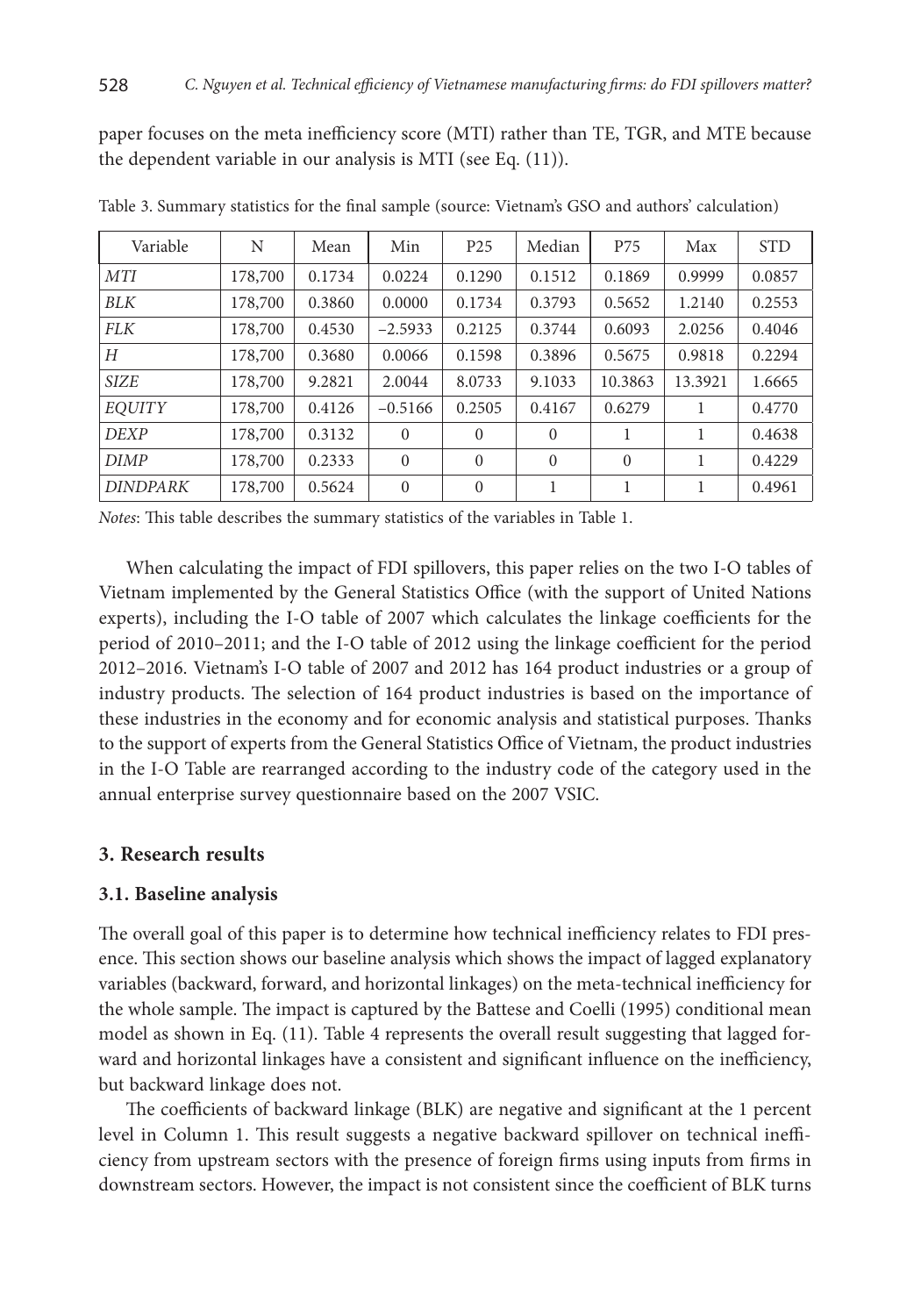positive when two other linkages (in Column 4) and firm characteristics (in Column 5) are added.

|                       | (1)                                       | (2)          | (3)          | (4)          | (5)          |  |  |
|-----------------------|-------------------------------------------|--------------|--------------|--------------|--------------|--|--|
|                       | META TRANSLOG INEFFICIENCY <sub>t+1</sub> |              |              |              |              |  |  |
|                       | $-670.63***$                              |              |              | 364.05***    | 567.17***    |  |  |
| $BLK_t$               | (24.39)                                   |              |              | (23.29)      | (48.50)      |  |  |
|                       |                                           | $-308.65***$ |              | $-30.29***$  | $-53.79***$  |  |  |
| $FLK_t$               |                                           | (9.69)       |              | (3.55)       | (7.99)       |  |  |
|                       |                                           |              | $-378.45***$ | $-558.11***$ | $-826.09***$ |  |  |
| $H_t$                 |                                           |              | (13.76)      | (7.86)       | (69.32)      |  |  |
|                       |                                           |              |              |              | $-42.85***$  |  |  |
| $SIZE_t$              |                                           |              |              |              | (3.02)       |  |  |
|                       |                                           |              |              |              | 89.85***     |  |  |
| $EQUITY_t$            |                                           |              |              |              | (10.40)      |  |  |
|                       |                                           |              |              |              | $19.84**$    |  |  |
| $DEXP_t$              |                                           |              |              |              | (8.26)       |  |  |
|                       |                                           |              |              |              | $-102.05***$ |  |  |
| $DIXP_t$              |                                           |              |              |              | (13.80)      |  |  |
|                       |                                           |              |              |              | 69.88***     |  |  |
| DINDPARK <sub>t</sub> |                                           |              |              |              | (6.50)       |  |  |
|                       | $-540.13***$                              | $-479.03***$ | $-211.07***$ | $-113.53***$ | $-11.57$     |  |  |
| Constant              | (13.11)                                   | (15.90)      | (7.09)       | (7.86)       | (16.45)      |  |  |
| N                     | 118,506                                   | 118,506      | 118,506      | 118,506      | 118,506      |  |  |

Table 4. Baseline regression results

*Note*: This table reports the impacts of backward linkage (BLK), forward linkage (FLK), and horizontal linkage (HLK) on the meta technical inefficiency index obtained through a meta-frontier framework of the translog production function. Control variables include the firm's size (SIZE), the ratio of total equity to total assets (EQUITY), export and import dummies (DEXP and DIMP), a dummy for whether the firm is situated inside of an industrial park (DINDPARK). Standard errors are in brackets. For brevity, the year dummies and coefficients of the translog production function are suppressed. The definition of variables is shown in Table 1. The period covers the years 2010–2016. \*\*\* Significant at the 1% level, \*\* Significant at the 5% level, \*Significant at the 10% level.

The coefficients of forward linkage (FLK) are negative and significant at the 1 percent level in Columns 2, 4, and 5. The results suggest that foreign presence in downstream sectors has a negative and significant impact on the inefficiency. In other words, FLK has a positive effect on meta efficiency. Our finding on the positive and significant effect of FLK on efficiency is in line with some empirical analyses (Javorcik, 2004; Liang, 2017). This paper assumes that foreign presence in downstream sectors can reduce the meta technical inefficiency (MTI) or increase technical efficiency of upstream firms when they use inputs from foreign firms because of the higher input quality as well as improvement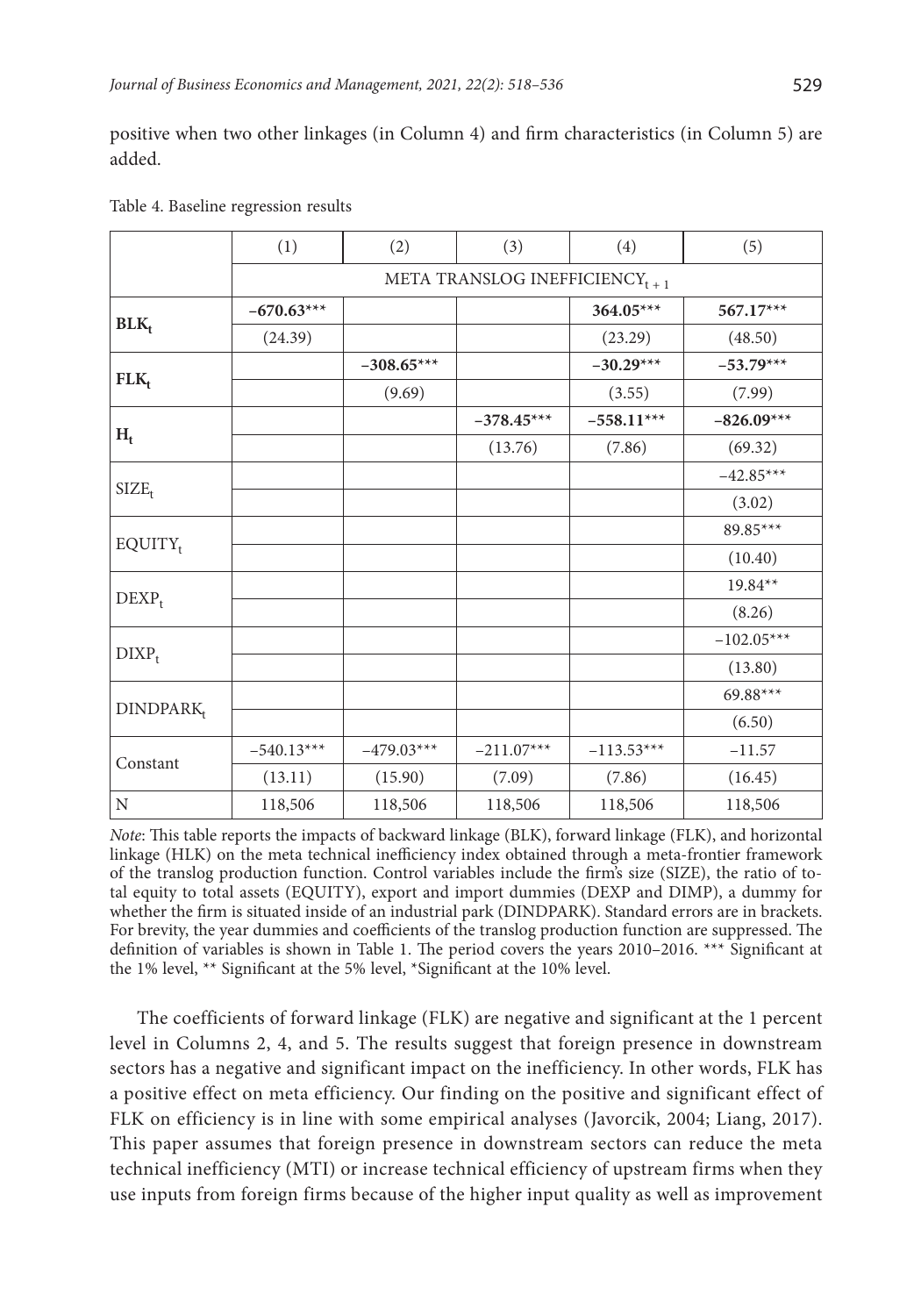of local firms' management in terms of time, quality control, inventory. Better management can lead to a higher level of TE. This finding is opposite to Newman et al. (2015) who find evidence for a negative forward spillover from FDI firms in upstream sectors on the productivity of local firms. This research argues that a forward linkage may take place in Vietnam due to unintended leakage of knowledge from FDI firms to upstream firms. By using inputs provided by FDI firms, the quality of products of upstream firms could become better and selling at a higher price. Domestic firms can ask FDI firms to provide training courses as a requirement attached to the sale contract. The training, product quality and the higher price are channels for spillovers (Halpern et al., 2015).

This paper also finds the foreign presence in the same sector has a negative and significant impact on the inefficiency. The coefficients of horizontal linkage are negative and significant at the 1 percent level in Columns 3, 4, and 5. The results provide strong evidence for negative horizontal spillovers on inefficiency in sectors with the presence of foreign-owned firms. This research assumes that local firms can increase their efficiency by learning superior technologies and management from FDI firms. This process relates to the so-called "demonstration effect" (Ni et al., 2017) via recruiting employees who had been trained and previously employed by the FDI. The existence of horizontal spillovers implies that local firms are possible to have the absorptive capacity necessary to assimilate foreign knowledge. Moreover, the presence of FDI firms may intensify competition in the same industry and raise a fatal need for local firms either to improve efficiency or seek new technologies (Blomström & Kokko, 1998). And local firms have succeeded in improving their efficiency. As there exists a positive effect of horizontal linkage on efficiency in Vietnam, this paper can conclude that foreign-owned firms do not crowd out local firms in the same industry. This finding is interesting for local firms in Vietnam because the entry of FDI firms leads to an increase in the technical efficiency of local firms.

Among control variables, firm size and the dummy for imports have negative and significant impacts on technical inefficiency. These findings imply to improve performance, firms should become larger and use imported inputs. Size can have a positive impact on technical efficiency due to scale economies that help firms to produce products at a lower cost, gain higher profitability and a greater chance of survival. The positive impact of firm size on efficiency is supported by the research of Le, Vu, and Nghiem (2018). Regarding the dummy for import activity, our result shows that importing plays like a new technology that adds to the technical efficiency of firms. Using imported inputs can increase the quality of products and services and generate a higher selling price. However, equity and the dummy for export activity seem to have negative impacts on technical efficiency. Firms with a higher level of equity may lead to a lower level of technical efficiency because they do not benefit from a leverage effect. The effect implies that firms may generate more revenue and profit from the same level of equity if they use more debts. Firms with exported products may lead to a lower level of efficiency if their exported products are low value-added. To have the same revenue, thus, they have to spend more on better materials, fixed assets and administration cost to ensure the quality of exported products.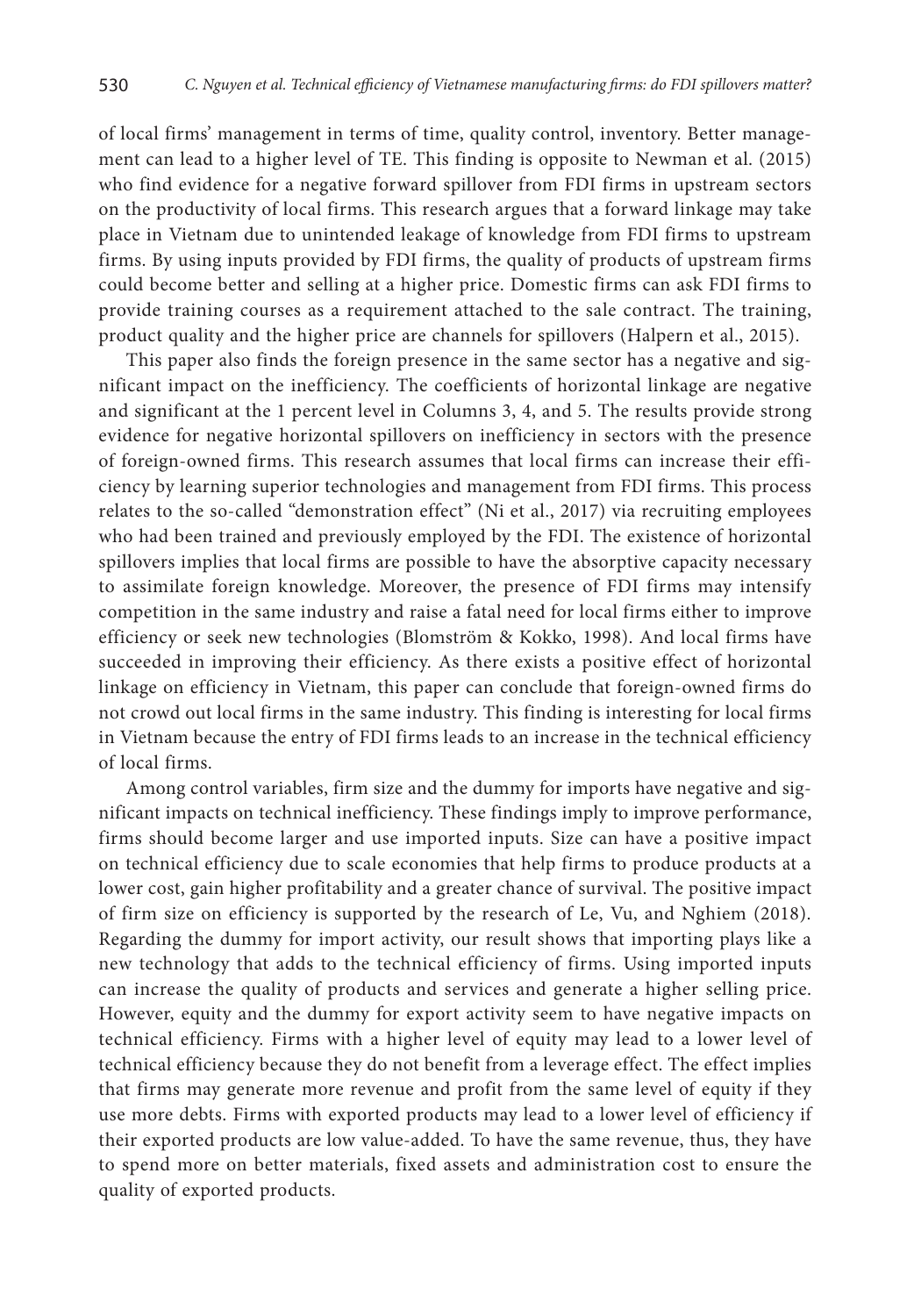#### **3.2. Robustness checks**

In the previous section, this research has investigated the impact of the three linkages on technical inefficiency for the whole sample. The baseline results indicate there exists a negative impact of a backward linkage (BLK) and a horizontal one on inefficiency. In this section, three robust checks are done for different firm groups following their location and ownership. Initially, the initial sample is categorized into three economic regions (e.g. northern, central, and southern ones). Then this analysis splits the sample into three firm groups by their ownership: private, state, and FDI firms. Finally, this paper divides the data sample into two groups by firms' capital intensity median. This study shows a statistical table of MTI over different regions, ownership, and the intensity in the Appendix. As the impact of the backward linkage is not consistent in the baseline analysis, this analysis focuses on examining the robustness of the forward and horizontal spillovers in this section.

First, Panel A of Table 5 shows the influence of three spillovers on technical efficiency over three economic regions, namely Northern, Central, and Southern. Across the three regions, the impact of the forward and horizontal spillovers is negative and significant at the 1 percent level. The negative sign of the impact suggests that a higher level of forward and horizontal spillovers is associated with a lower level of inefficiency.

Second, this analysis resamples the data by three ownership types, namely (local) private, state, and foreign. The local private ownership includes cooperatives, private enterprises, partnerships, limited companies, limited companies with less than 50 percent of the stateownership, and joint-stock companies with less than 50 percent of the state-ownership. The state-ownership includes single-member state-owned limited liability companies, limited and joint-stock companies with more than 50 percent of state ownership. And foreign ownership includes foreign direct investment and joint venture firms. Panel B of Table 5 presents the influence of the linkages on firm technical efficiency over the three types of ownership. Coefficients of the forward and horizontal spillovers for private-owned firms are significant whereas those of state-owned and foreign ones are not. These results imply that only privately owned firms enjoy the forward and horizontal spillovers from FDI firms. This finding is important as private-owned firms are drivers of the Vietnamese economy.

Finally, this analysis splits the data sample into two groups by capital intensity. This paper computes the ratio of fixed assets to total assets and resamples by the median of the ratio each year. Firms with a ratio higher than or equal to the median are capital intensive and laborintensive otherwise. Panel C of Table 5 presents the impact of the spillovers on technical efficiency. Coefficients of the forward and horizontal spillovers for both capital-intensive firms and labor-intensive ones are negative and significant. These results show that the impact of FLK and H are consistent and robust for both capital and labour intensity firms.

In the baseline analysis, this paper finds a negative impact of the forward and horizontal linkages on firm technical inefficiency. In this robustness section, the paper continues to find evidence on a robust influence of the forward and horizontal linkages on firm technical inefficiency over three economic regions, capital- and labor-intensive firms, and over private-owned firms.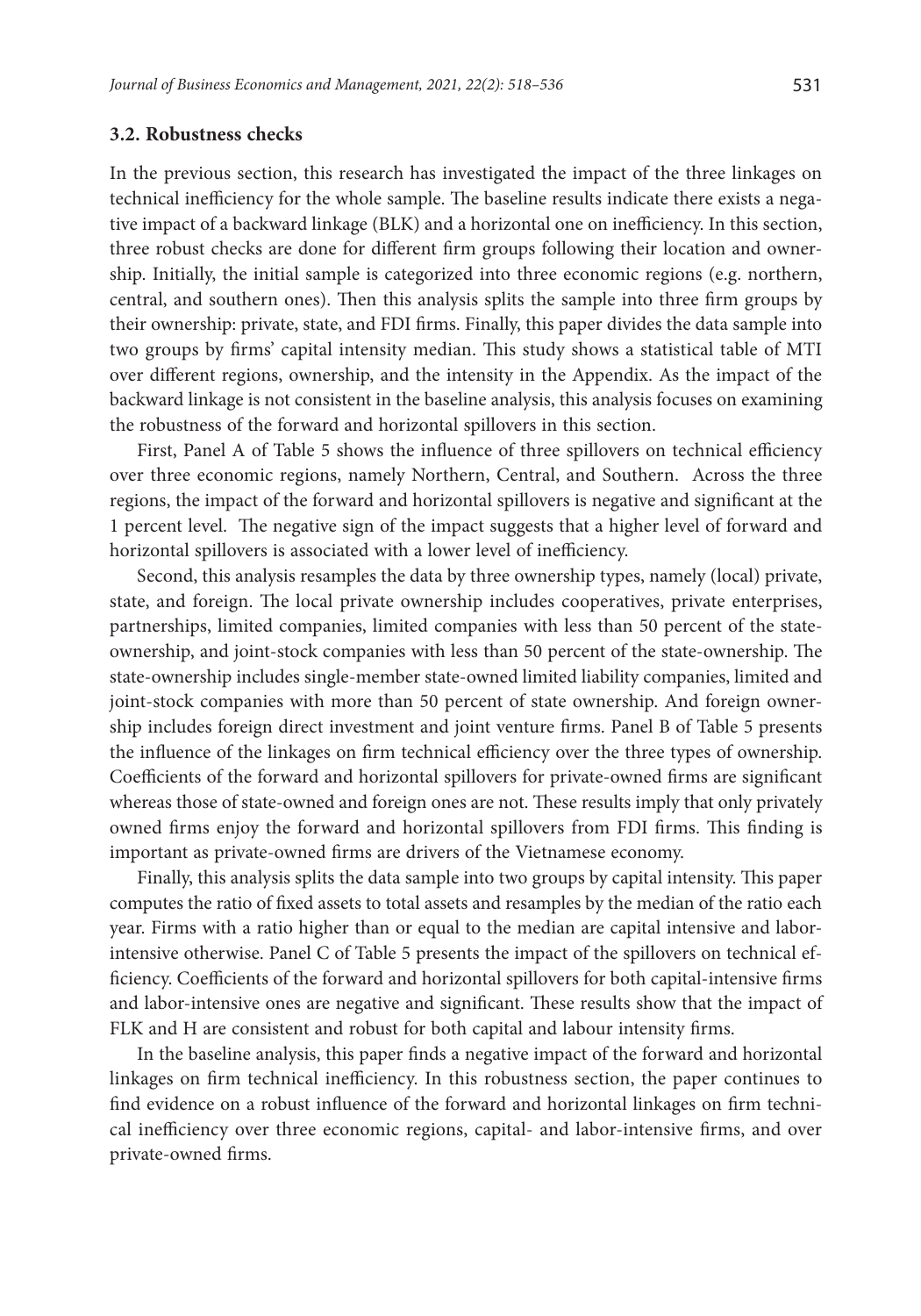|                                                                                               | ֖֖֖֚֚֚֚֚֚֚֚֚֚֚֚֡֝֝֝֝֝<br>֧֚֚֝                         |
|-----------------------------------------------------------------------------------------------|-------------------------------------------------------|
|                                                                                               | ֖֪֪֪֪֪֪֚֚֚֚֚֚֚֚֚֚֚֚֚֚֚֚֚֚֚֡֝֝֝֝֝֝֝֝֝֝֝֝֝ <del>֛</del> |
| c and hy                                                                                      | :                                                     |
| hraa aconomic ramon                                                                           | :                                                     |
| -<br>-<br>-<br>-<br>-<br>-<br>-<br>-                                                          | ֚                                                     |
| i<br>l<br>֖֖֖֧֧֧֧֧ׅ֧֚֚֚֚֚֚֚֚֚֚֚֚֚֚֚֚֚֚֚֚֚֬֝֝֝֝֟֓֡֟֓֡֞֡֟֓֡֞֡֟֓֡֬֝֬֝֬֝֩֝֬<br>$\frac{1}{2}$<br>F |                                                       |

|                  |              | $\widehat{c}$  | $\left( 3\right)$ | $\bigoplus$                                                                                                                                          | 6)               | $\widehat{\circ}$ | E             | $^{\circledR}$ |
|------------------|--------------|----------------|-------------------|------------------------------------------------------------------------------------------------------------------------------------------------------|------------------|-------------------|---------------|----------------|
|                  |              |                |                   | META TRANSLOG INEFICIENCY <sub>t+1</sub>                                                                                                             |                  |                   |               |                |
|                  |              | ⋖              |                   |                                                                                                                                                      | B                |                   |               |                |
|                  |              | <b>REGIONS</b> |                   |                                                                                                                                                      | <b>OWNERSHIP</b> |                   | INTENSIVE     |                |
|                  | <b>NORTH</b> | CENTRAL        | <b>HILOOS</b>     | PRIVATE                                                                                                                                              | <b>STATE</b>     | FOREIGN           | CAPITAL       | LABOUR         |
| BLK <sub>1</sub> | 534.36***    | $225.81**$     | 449.00***         | 501.58***                                                                                                                                            | 219.36           | 43.68             | 3037.45***    | 5191.02***     |
|                  | (134.84)     | (92.03)        | (50.33)           | (41.62)                                                                                                                                              | (193.00)         | (79.71)           | (498.46)      | (951.03)       |
| FLK,             | $-38.62***$  | $-39.22**$     | $-15.66***$       | $-41.42***$                                                                                                                                          | $-101.50$        | $-3.37$           | $-1220.49***$ | $-1343.00***$  |
|                  | (11.64)      | (19.95)        | (7.11)            | (5.31)                                                                                                                                               | (139.36)         | (6.61)            | (125.39)      | (257.78)       |
| ᇁ                | $-825.59***$ | $-301.54**$    | $-724.56***$      | $-766.69***$                                                                                                                                         | $-145.35$        | $-67.61$          | $-3903.83***$ | $-6477.29***$  |
|                  | (210.15)     | (122.71)       | (81.29)           | (63.38)                                                                                                                                              | (180.65)         | (123.01)          | (628.93)      | (1200.08)      |
| Z                | 52,931       | 18,009         | 74,452            | 121,965                                                                                                                                              | 2,598            | 18,971            | 73,248        | 72,144         |
|                  |              |                |                   | Note: This table reports the impacts of backward linkage (BIK) forward linkage (EIK) and borizontal linkage (HIK) on meta technical inefficiency ob- |                  |                   |               |                |

tained through a meta-frontier framework of the translog production function. Control variables include firm size (SIZE), the ratio of total equity to total assets (EQUITY), export and import dummies (DEXP and DIMP), a dummy for whether the firm is situated inside of an industrial park (DINDPARK). Standard errors are in brackets. For brevity, the year dummies, coefficients of the translog production function, and coefficients of firm characteristics are suppressed. The construction of variables is shown in Table 1. Standard errors are in brackets. For brevity, the year dummies, coefficients of the translog production function, and coefficients of firm characteristics are suppressed. The construction of variables is shown in Table 1. The period covers the years 2010–2016. \*\*\* Significant at the 1% level, \*\* Significant at the tained through a meta-frontier framework of the translog production function. Control variables include firm size (SIZE), the ratio of total equity to total assets (EQUITY), export and import dummies (DEXP and DIMP), a dummy for whether the firm is situated inside of an industrial park (DINDPARK). *Note*: This table reports the impacts of backward linkage (BLK), forward linkage (FLK), and horizontal linkage (HLK) on meta technical inefficiency obwore: this table reports the impacts of productionary including the charge (FLK), and nortzonial intrage (FLK) on meta technical interactionary ob-5% level, \*Significant at the 10% level. 5% level, \*Significant at the 10% level.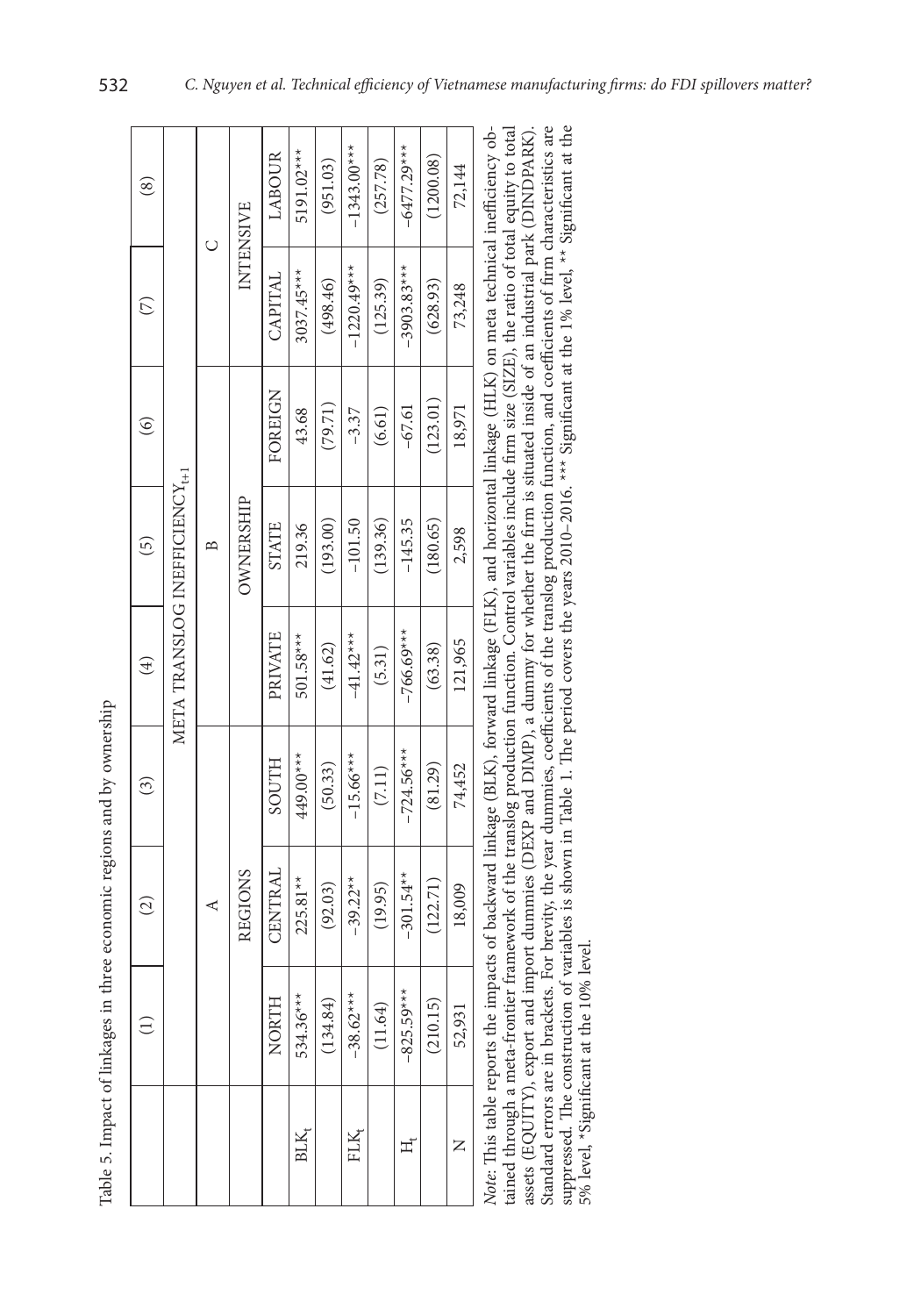# **Conclusions**

This study examines the technical spillover taking place between foreign firms and domestic firms in Vietnam. it is expected that the presence of FDI firms may have positive backward, forward, and horizontal spillovers on the technical efficiency of all firms in the country. However, the paper only finds evidence of a negative impact of forward and horizontal linkages of FDI firms on the meta technical inefficiency of private-owned firms in the country. This study differs from previous ones when it extends the literature on the spillover effect of foreign in the sense that this paper employs a meta-frontier framework analysis. This methodology is important because the different sectors have their own production technology. Moreover, previous studies on the spillover effect from FDI firms on local firms use a small observation sample in Vietnam. This study employs a larger sample with 97,014 unique firms and 178,700 firm-year observations.

This research results indicate that the vertical spillover (inter-industry, in downstream sectors-spillovers through forward linkages) and horizontal spillover effects (intra-industry) of the FDI sector to the domestic private sector are recorded. That means domestic private companies of the Vietnamese manufacturing industry benefit from foreign-invested enterprises, supporting the theory of advantages of FDI attraction. However, state-owned enterprises in Vietnam have no linkage effect from the FDI sector.

This study does not find spillovers through backward linkages. This shows that domestic enterprises do not supply inputs for the FDI sector. Domestic enterprises have not yet taken advantage of the local resources "internalizing" the input for the FDI sector to reduce import costs and improve operational efficiency. The implication here is that domestic enterprises should be encouraged to produce supporting industries for themselves and for the FDI sector to reduce import costs. This paper has examined the backward linkage, forward linkage, and horizontal linkage on meta technical inefficiency in Vietnam. Future research can extend this paper by examining the interaction between firm characteristics with these linkages to see how their impact on meta technical inefficiency varies with firm characteristics.

# **Funding**

This work was funded by Vietnam National University- Ho Chi Minh City (VNU-HCM) under Grant number NCM2019-34-01.

#### **Author contributions**

Canh Nguyen suggests the research ideas and participates in building a research framework, designing a questionnaire to collect data, measuring variables, writing the introduction, describing data, explaining research results and giving policy implications. Canh Nguyen is the corresponding author. Minh Le is responsible for building a research framework, writing a theoretical overview, designing methodology, running models, and interpreting model results. Minh Le also participates in reading and editing manuscripts. Khoa Cai participates in processing data and running models. Michel Simioni proposes the Meta-Frontier approach and guides how to run the model.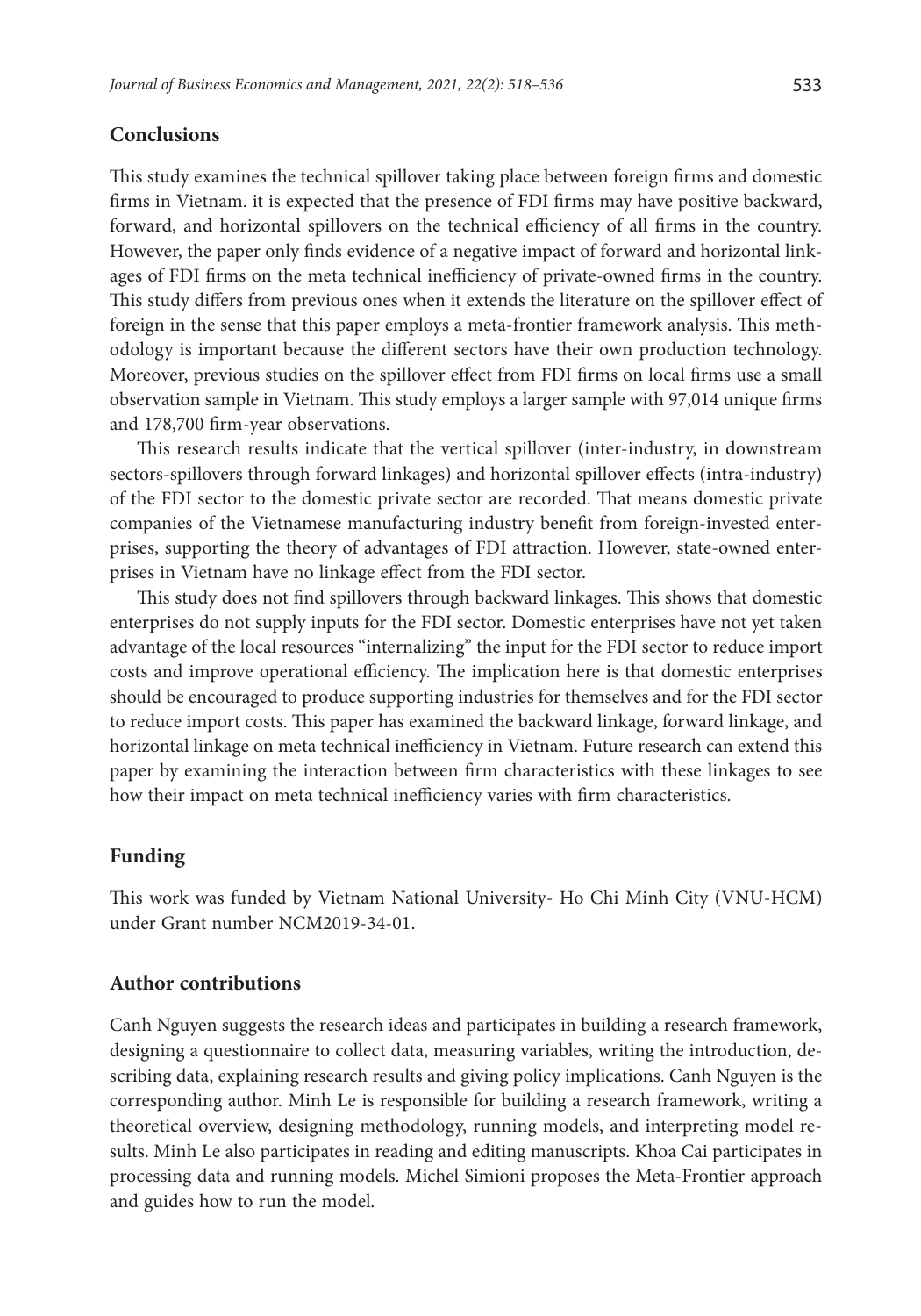#### **Disclosure statement**

Authors declare that they do not have any competing financial, professional, or personal interests from other parties.

### **References**

- Aitken, B. J., & Harrison, A. E. (1999). Do domestic firms benefit from direct foreign investment? Evidence from Venezuela. *American Economic Review*, *89*(3), 605–618. <https://doi.org/10.1257/aer.89.3.605>
- Alcacer, J., & Delgado, M. (2016). Spatial organization of firms and location choices through the value chain. *Management Science*, *62*(11), 3213–3234. <https://doi.org/10.1287/mnsc.2015.2308>
- Anwar, S., & Nguyen, L. P. (2014). Is foreign direct investment productive? A case study of the regions of Vietnam. *Journal of Business Research*, *67*(7), 1376–1387. <https://doi.org/10.1016/j.jbusres.2013.08.015>
- Ayyagari, M., & Kosová, R. (2010). Does FDI facilitate domestic entry? Evidence from the Czech Republic. *Review of International Economics*, *18*(1), 14–29. <https://doi.org/10.1111/j.1467-9396.2009.00854.x>
- Ba Trung, N., & Kaizoji, T. (2017). Investment climate and firm productivity: An application to Vietnamese manufacturing firms. *Applied Economics*, *49*(44), 4394–4409. <https://doi.org/10.1080/00036846.2017.1282148>
- Battese, G. E., & Coelli, T. J. (1995). A model for technical inefficiency effects in a stochastic frontier production function for panel data. *Empirical Economics*, *20*(2), 325–332. <https://doi.org/10.1007/BF01205442>
- Biørn, E., & Skjerpen, T. (2004). Aggregation biases in production functions: a panel data analysis of Translog models. *Research in Economics*, *58*(1), 31–57. <https://doi.org/10.1016/j.rie.2003.09.004>
- Blalock, G., & Gertler, P. J. (2008). Welfare gains from Foreign Direct Investment through technology transfer to local suppliers. *Journal of International Economics*, *74*(2), 402–421. <https://doi.org/10.1016/j.jinteco.2007.05.011>
- Blomström, M., & Kokko, A. (1998). Multinational corporations and spillovers. *Journal of Economic Surveys*, *12*(3), 1–31. <https://doi.org/10.1111/1467-6419.00056>
- Bölük, G., & Koç, A. A. (2010). Electricity demand of manufacturing sector in Turkey: A translog cost approach. *Energy Economics*, *32*(3), 609–615. <https://doi.org/10.1016/j.eneco.2010.01.007>
- Brown, J. D., Earle, J. S., & Telegdy, Á. (2006). The productivity effects of privatization: Longitudinal estimates from Hungary, Romania, Russia, and Ukraine. *Journal of Political Economy*, *114*(1), 61–99. <https://doi.org/10.1086/499547>
- Cai, K., Le, M., & Vo, H. (2019). The cost of being safer in banking: Market power loss. *Economic Analysis and Policy*, *62*, 116–130. <https://doi.org/10.1016/j.eap.2019.01.006>
- Caves, R. E. (1996). *Multinational enterprise and economic analysis*. Cambridge University Press.
- Demsetz, H. (1973). Structure, market rivalry, and public policy. *Journal of Law* & *Economics*, *16*(1), 1–9. <https://doi.org/10.1086/466752>
- Dhanora, M., Sharma, R., & Khachoo, Q. (2018). Non-linear impact of product and process innovations on market power: A theoretical and empirical investigation. *Economic Modelling*, *70*, 67–77. <https://doi.org/10.1016/j.econmod.2017.10.010>
- Djankov, S., & Hoekman, B. (2006). Foreign investment and productivity growth in Czech enterprises. *Integration* & *Technology*, 161.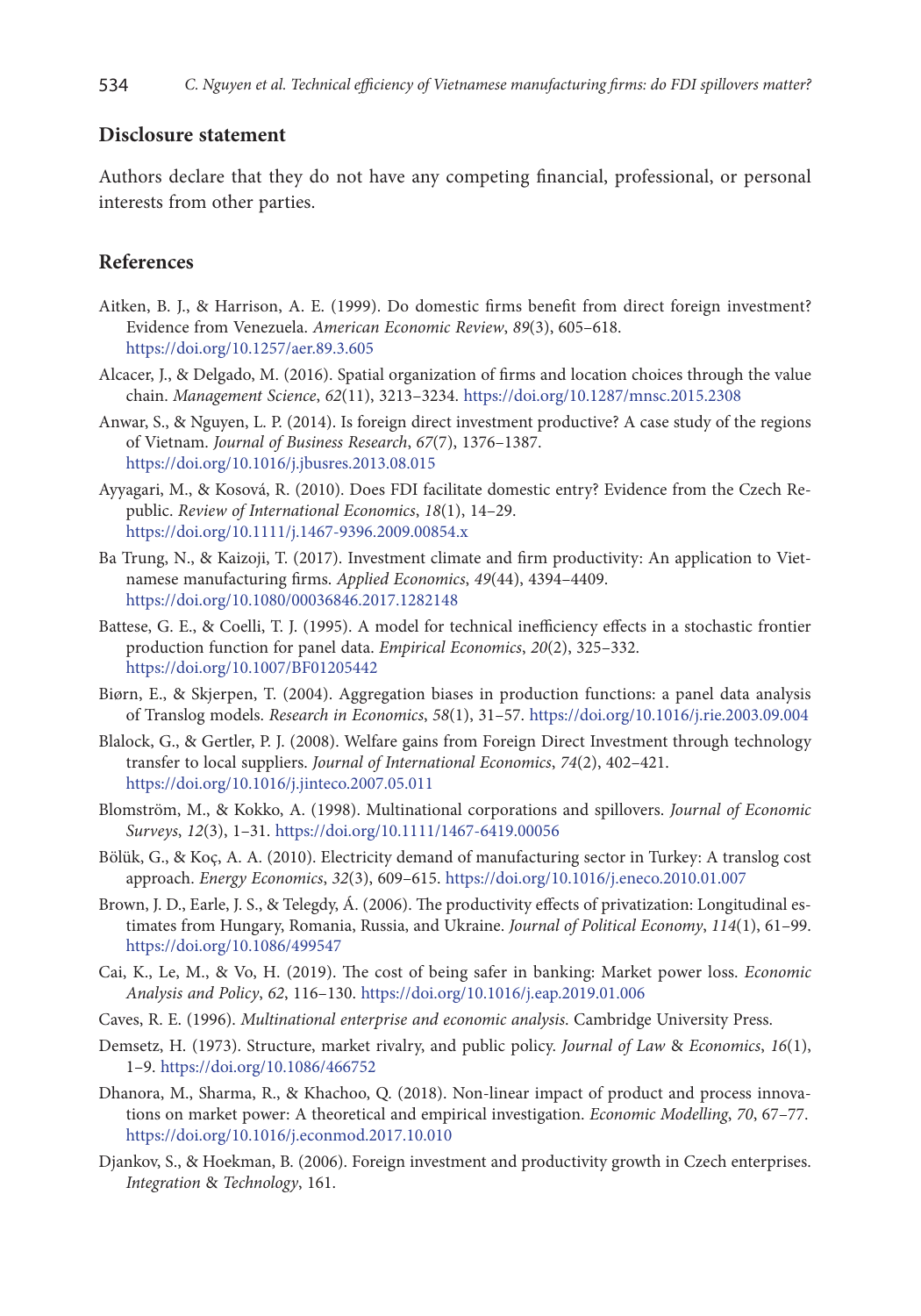- Feng, G., & Serletis, A. (2008). Productivity trends in US manufacturing: Evidence from the NQ and AIM cost functions. *Journal of Econometrics*, *142*(1), 281–311. <https://doi.org/10.1016/j.jeconom.2007.06.002>
- Girma, S., Görg, H., & Pisu, M. (2008). Exporting, linkages and productivity spillovers from foreign direct investment. *Canadian Journal of Economics*, *41*(1), 320–340. <https://doi.org/10.1111/j.1365-2966.2008.00465.x>
- Halpern, L., Koren, M., & Szeidl, A. (2015). Imported inputs and productivity. *American Economic Review*, *105*(12), 3660–3703. <https://doi.org/10.1257/aer.20150443>
- Huang, C. J., Huang, T.-H., & Liu, N.-H. (2014). A new approach to estimating the metafrontier production function based on a stochastic frontier framework. *Journal of Productivity Analysis*, *42*(3), 241–254. <https://doi.org/10.1007/s11123-014-0402-2>
- Huang, Y., & Yang, H. (2020). Identifying IFDI and OFDI productivity spatial spillovers: Evidence from China. *Emerging Markets Finance and Trade*, *56*(5), 1124–1145. <https://doi.org/10.1080/1540496X.2018.1553161>
- Huang, Y., & Zhang, Y. (2020). The innovation spillovers from outward and inward foreign direct investment: A firm-level spatial analysis. *Spatial Economic Analysis*, *15*(1), 43–59. <https://doi.org/10.1080/17421772.2019.1618484>
- Iwasaki, I. (2007). Enterprise reform and corporate governance in Russia: A quantitative survey. *Journal of Economic Surveys*, *21*(5), 849–902. <https://doi.org/10.1111/j.1467-6419.2007.00520.x>
- Iwasaki, I., & Tokunaga, M. (2016). Technology transfer and spillovers from FDI in transition economies: A meta-analysis. *Journal of Comparative Economics*, *44*(4), 1086–1114. <https://doi.org/10.1016/j.jce.2016.10.005>
- Javorcik, S. B., & Spatareanu, M. (2011). Does it matter where you come from? Vertical spillovers from foreign direct investment and the origin of investors. *Journal of Development Economics*, *96*(1), 126–138. <https://doi.org/10.1016/j.jdeveco.2010.05.008>
- Javorcik, S. B. (2004). Does foreign direct investment increase the productivity of domestic firms? In search of spillovers through backward linkages. *American Economic Review*, *94*(3), 605–627. <https://doi.org/10.1257/0002828041464605>
- Le, H. Q., & Pomfret, R. (2011). Technology spillovers from foreign direct investment in Vietnam: Horizontal or vertical spillovers? *Journal of the Asia Pacific Economy*, *16*(2), 183–201. <https://doi.org/10.1080/13547860.2011.564746>
- Le, M., Hoang, V. N., Wilson, C., & Ngo, T. (2020). Risk-adjusted efficiency and bank size in a developing economy: An analysis of Vietnamese banks. *Journal of Economic Studies*, *47*(2), 386–404. <https://doi.org/10.1108/JES-12-2018-0425>
- Le, V., Vu, X.-B. (Benjamin), & Nghiem, S. (2018). Technical efficiency of small and medium manufacturing firms in Vietnam: A stochastic meta-frontier analysis. *Economic Analysis and Policy*, *59*, 84–91. <https://doi.org/10.1016/j.eap.2018.03.001>
- Liang, F. H. (2017). Does foreign direct investment improve the productivity of domestic firms? Technology spillovers, industry linkages, and firm capabilities. *Research Policy*, *46*(1), 138–159. <https://doi.org/10.1016/j.respol.2016.08.007>
- Lin, B., & Atsagli, P. (2017). Inter-fuel substitution possibilities in South Africa: A translog production function approach. *Energy*, *121*, 822–831.<https://doi.org/10.1016/j.energy.2016.12.119>
- Lin, P., Liu, Z., & Zhang, Y. (2009). Do Chinese domestic firms benefit from FDI inflow? Evidence of horizontal and vertical spillovers. *China Economic Review*, *20*(4), 677–691. <https://doi.org/10.1016/j.chieco.2009.05.010>
- Lu, Y., Tao, Z., & Zhu, L. (2017). Identifying FDI spillovers. *Journal of International Economics*, *107*, 75–90. <https://doi.org/10.1016/j.jinteco.2017.01.006>